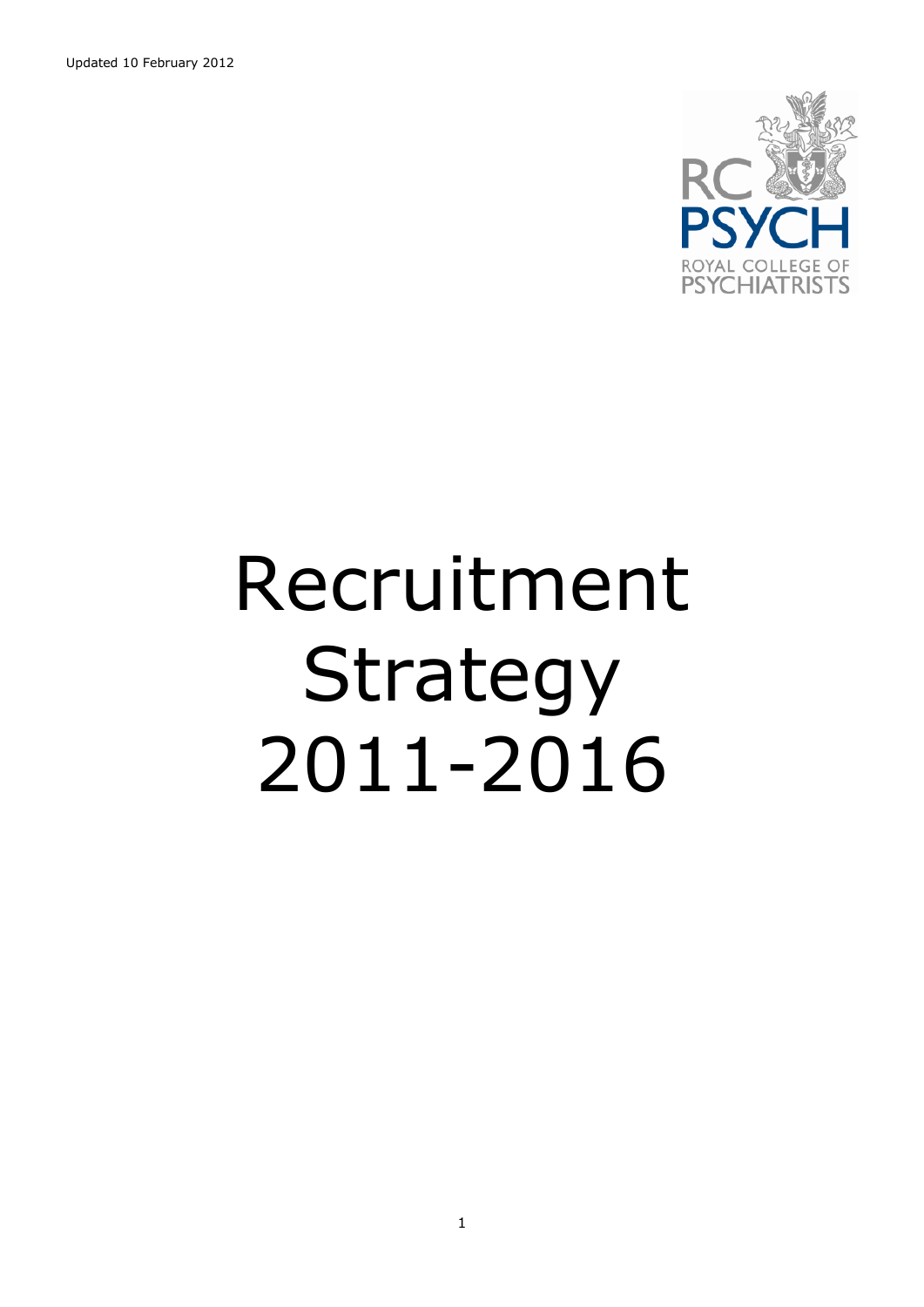## **Aim**

The aim of the College recruitment strategy is to increase recruitment to the CT1 grade of Core Psychiatry Training, achieving a 50% increase in applications and a 95% fill rate by the end of the 5 year campaign. The primary focus of this strategy is the recruitment of UK medical graduates, recognising that they make an important contribution to the specialty because of their unique exposure and experience of the socio cultural context of the UK. Our aim is to attract high calibre medical graduates whose preferred career choice is psychiatry.

In recent years the number of doctors applying for CT1 posts in the UK has been low and the numbers of UK medical graduates particularly low. This year in England and Wales at the end of the second recruitment round in August only 83% of the 478 CT1 vacancies had been filled. The situation was better in Scotland and Northern Ireland but numbers of applicants were also low.

This means that the College's campaign aims to increase the number of unique applicants for CT1 posts from approximately 400 in 2011 to 600 in 2016 and achieve a 95% fill rate. The following objectives should facilitate achieving the aim of the campaign.

## **General**

It is clear that although the recruitment campaign will be coordinated centrally by the College, it is at a local level that the work will be done and change achieved. For this reason the College's Divisions will be the main vehicle through which the strategy will be delivered though they will be assisted in this task by the Faculties, especially the Academic Faculty.

## **Promoting Recruitment into Psychiatry Committee**

There will be a Promoting Recruitment into Psychiatry Committee chaired by the Associate Registrar (Recruitment) Dr Tom Brown. This will include representatives from each of the Divisions, the Academic Faculty, the Psychiatric Trainees' Committee (PTC), a Foundation Doctor representative, and a Medical Student representative. Others will be co-opted onto the Committee as appropriate. The Committee will oversee and co-ordinate all activities, forward budget proposals to the College's Finance Management Committee (FMC) and report regularly to Council. The College's National Psychiatry Recruitment Board, which is distinct from the Promoting Recruitment into Psychiatry Committee, is responsible for the actual process of recruitment.

## **Ambassadors for Psychiatry**

We will identify a cadre of dynamic ambassadors for psychiatry with an interest and passion for the recruitment strategy who are willing to engage and inspire students to consider psychiatry as a career. These ambassadors will be recruited at a Divisional level with the College maintaining a central database. The College will provide training inspiration and materials to assist in their task. The College aims to send a representative from the Promoting Recruitment into Psychiatry Committee to participate in the Divisional selection process.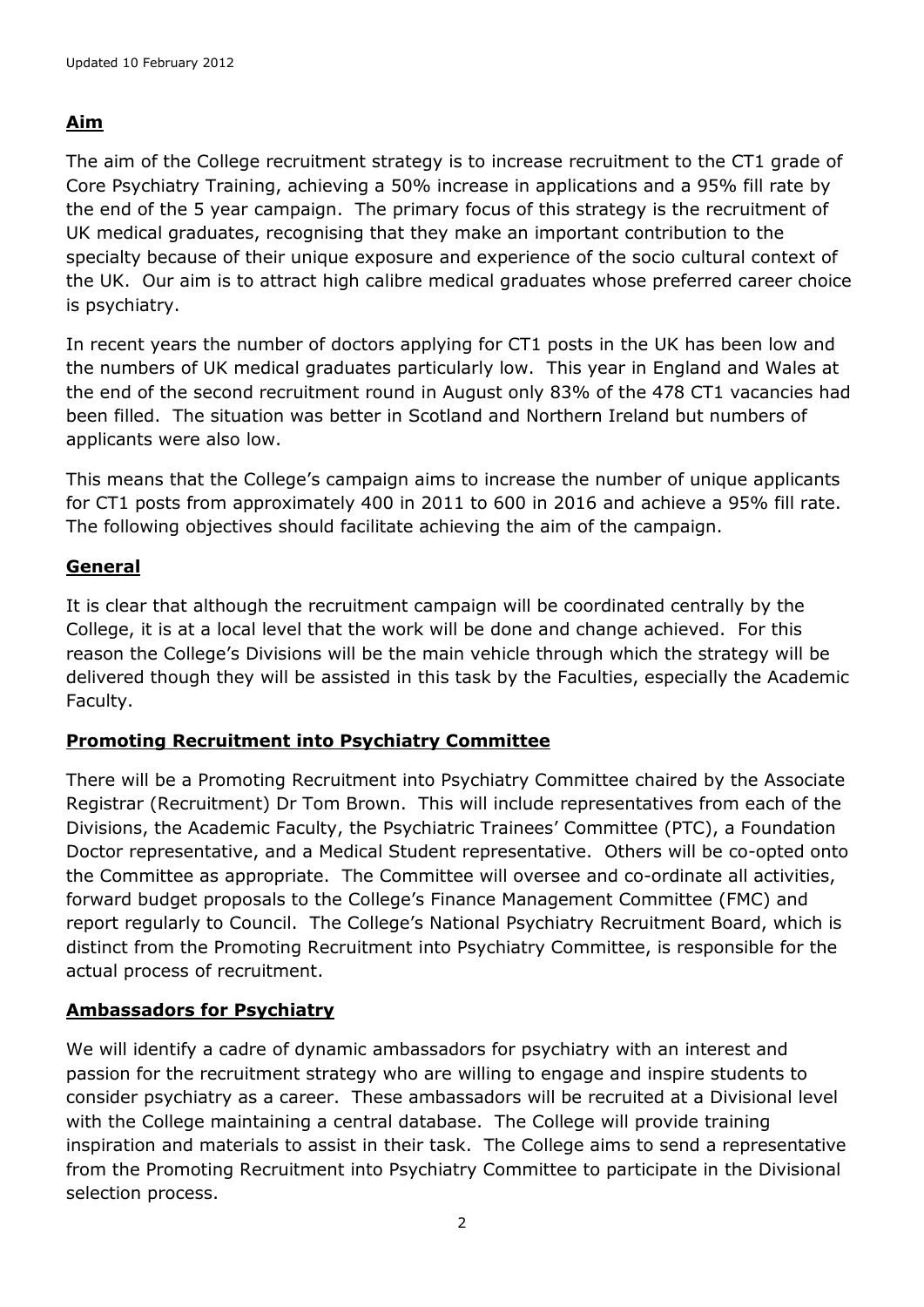The recruitment campaign will focus on three stages in the career of prospective psychiatrists:-

- 1. Pre medical school
- 2. Medical school
- 3. Foundation years

#### **1. Pre Medical School**

- a) Increase access to work experience placements for senior school pupils. Each Division should collate and maintain a register of such placements and make this available to schools. Such placements have been operating successfully in a number of areas.
- b) Each Divisional ambassador(s) should consider organising a lecture(s) at least once a year for secondary school pupils on a psychiatric theme. In doing this they should liaise with local Academic Departments with regard to available speakers.
- c) The use of Student Selected Components (SSCs) using medical students to deliver Educational Workshops in schools, 'Heads Above the Rest', should be expanded (see Appendix I).
- d) Careers fairs particularly targeting students not only interested in medicine but psychology or neurosciences. The NHS Medical Careers website should be highlighted as an excellent source of information.

#### **2. Medical School**

- a) Increase the number of Student Associates in each medical school but especially in those medical schools where numbers are low.
- b) Facilitate the organisation of Medical School Psychiatry Societies.
- c) Each medical school should have at least one named Member/Fellow with a role to support the local Medical School Psychiatry Society. This may include helping them with organising a programme and with finding financial support.
- d) Highlight good practice in undergraduate teaching and improve integration of psychiatry teaching with other subjects (Appendix II). We will look again at medical schools which produce a high number of psychiatric trainees and attempt to identify features in these schools which could be transferred to others.
- e) Improve the teaching skills of psychiatric trainees who are expected as part of the curriculum to demonstrate teaching skills aimed at medical students (Appendix III). This could be achieved through a number of courses including those organised by CALC and by the Scottish Division, with the involvement of the Academic Faculty.
- f) Develop more Student Selected Components (SSCs) in psychiatry (see Appendix IV).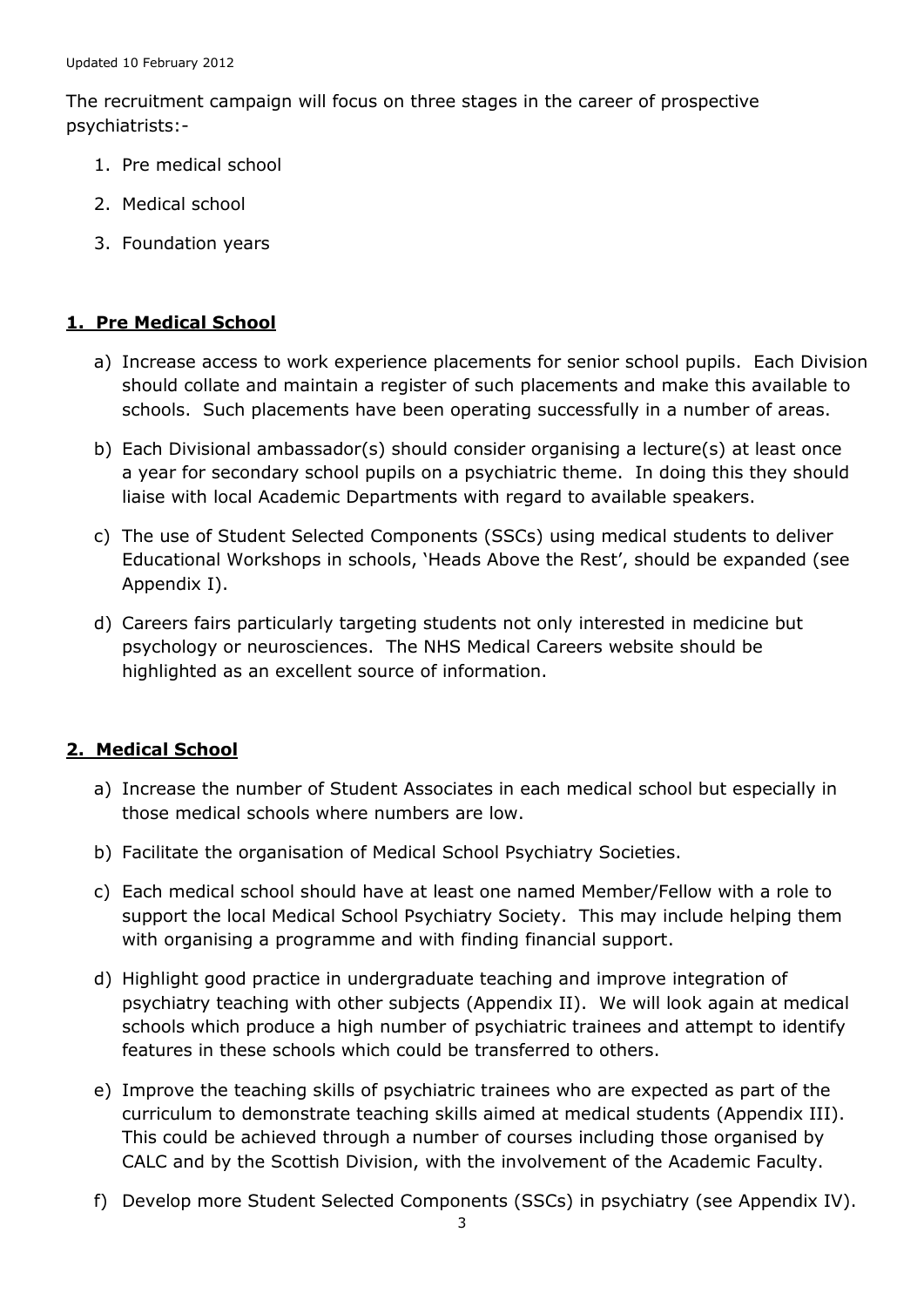- g) Develop a database of electives in Psychiatry (in the UK and overseas) and make this available to Deans of medical schools as well as on the College website (see Appendix V).
- h) Each Division, in collaboration with its Academic Faculty members, should establish a Summer School for medical students interested in psychiatry (see Appendix VI).
- i) Continue to support Medfest.
- j) Develop the content and maintenance of the Student Associate webpages.
- k) Improve publicity about College medical student prizes and bursaries [\(http://www.rcpsych.ac.uk/training/studentassociates/prizesandbursaries1.aspx\)](http://www.rcpsych.ac.uk/training/studentassociates/prizesandbursaries1.aspx). Those involved in local medical school teaching should be encouraged to take lead responsibility for actively promoting these awards. Despite financial constraints Divisions and Faculties should continue to promote medical student prizes and bursaries.
- l) The Royal College of Psychiatrists is seeking funds to establish a series of Pathfinder Fellowships for medical students (see Appendix VII).

#### Selection of Medical Students:

- a) The College at present has little information on how medical students are selected across the UK. The Promoting Recruitment into Psychiatry Committee will commission a piece of work to gather information on how students are selected in UK medical schools and to ascertain how involved psychiatrists are in this process. The Academic Faculty should have a key role in this work.
- b) Following the above piece of work we aim to increase psychiatric involvement in the selection of medical students. Psychiatrists should be actively encouraged to put themselves forward to participate in the selection process. Employers should be encouraged to release psychiatrists to participate in this important process.

#### **3. Foundation Programme**

- a) Increase the number of "Taster" placements in psychiatry available to Foundation doctors including F1 doctors (Appendix VIII). Each Faculty and Section will produce a template providing guidance on how to do this. Taster placements should then be advertised through the Foundation Schools/Deaneries.
- b) Supporting the recommendations of the Collins Report and the plan to increase F1 and F2 placements in psychiatry, we need to ensure high quality posts and enthusiastic trainees in psychiatry at both F1 and F2 level.
- c) Develop learning tools for those doctors unable to do a psychiatric placement in the Foundation Programme, to evidence the achievement of psychiatric competencies whilst undertaking a placement in another speciality. Some preliminary work on e-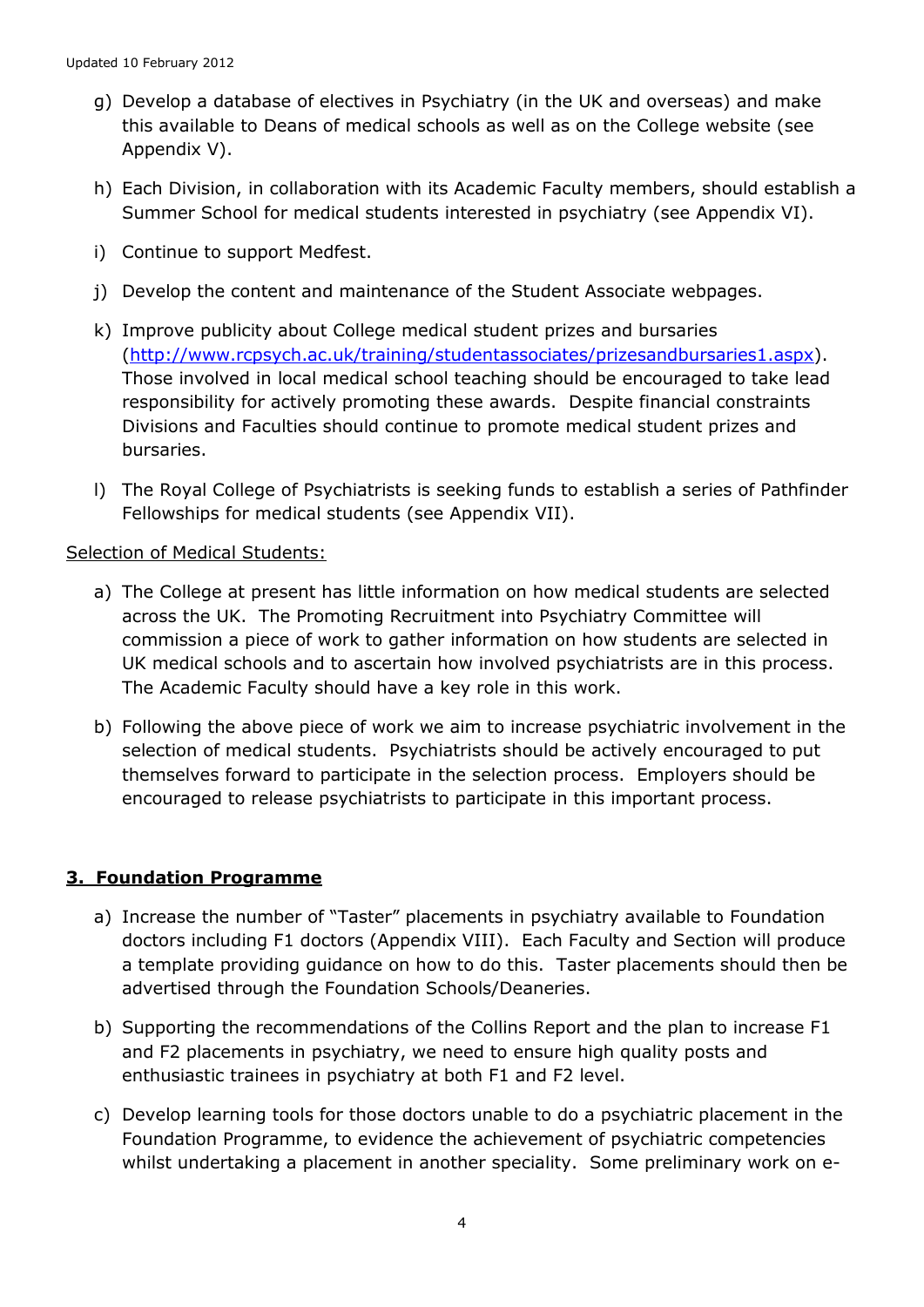learning materials has taken place and will be further developed. The e-Learning for Healthcare website would be an appropriate locus for these modules.

- d) Increase the number of Foundation Training posts in psychiatry, to 7.5% in F1 (by August 2013) and 7.5% in F2 (by August 2014). This will partly be facilitated by a reduction in CT1 posts in psychiatry.
- e) Ensure psychiatrists are represented on Foundation School Boards.
- f) Ensure availability of psychiatry placements on Academic Foundation programmes. The Academic Faculty needs to take the lead in liaising with Foundation Schools about this.
- g) Provide high quality materials for careers fairs and facilitate attendance of psychiatrists at these events. The College has produced a new careers booklet and Divisions will have a key role in ensuring psychiatrists contribute to local careers events. The Ambassadors for Psychiatry and trainee volunteers should be involved in this.
- h) The Royal College of Psychiatrists supports the development of the 2 year Broad Based Curriculum (which will include psychiatry) and should take a lead role in ensuring the quality of psychiatric posts included in these programmes.

#### **Dealing with 'Push' Factors**

We know from the published literature that a number of factors influence medical students and junior doctors in a negative way in relation to psychiatry. These are sometimes referred to as "push" factors. There is consistency across a number of studies as to what these are:

- Psychiatry is perceived as being remote from the rest of medicine.  $\bullet$
- Psychiatry is seen as "unscientific" and its treatments as non evidence based when compared to other specialities.
- Our patients are seen as "difficult" and untreatable.
- Psychiatrists are held in low esteem by other doctors and are frequently the subject of critical comments.

Any five year recruitment campaign needs to address these factors.

A number of initiatives aimed at tackling these factors are proposed and it is anticipated these and other initiatives will be developed throughout the campaign. These include:

- 1. Heightening the profile of psychiatrists at Medical Schools. This is part of the College's new Strategic Plan.
- 2. Articles on the Student Associate webpages to challenge perceptions on "untreatable" and "difficult" patients.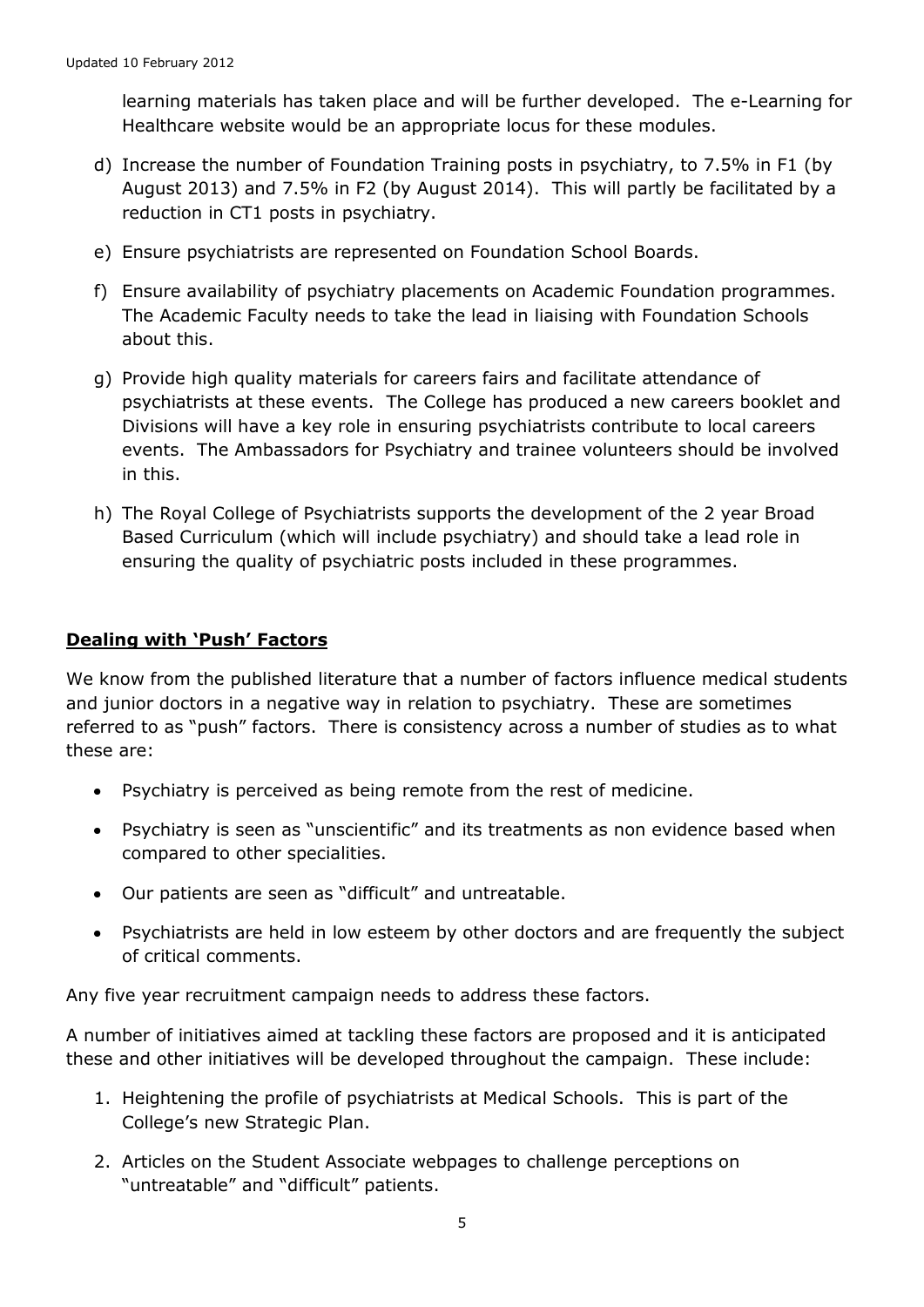- 3. Identify and involve patient and carer role models to highlight benefits of psychiatric care and work with the SURF and Carers Forum on this.
- 4. Challenge and have a zero tolerance policy towards stigmatising attitudes from other doctors. Work with the Department of Health, Academy of Medical Royal Colleges and Employers to address this negative behaviour.
- 5. Presidents of other Medical Royal Colleges have been asked to produce sound-bites about the value of psychiatry to other specialities.

An annual report to Council on the progress of this strategy will be produced and following each report the strategy will be reviewed. This report will be informed by reports from each Division and Faculty on its achievements in relation to desired outcomes for each area of the strategy. Timelines for these will be produced annually and regularly reviewed by the Promoting Recruitment into Psychiatry Committee.

## **Timeline**

## **Year 1**

It is anticipated that the following will be progressed in year 1 of the strategy:

- 1. Promoting Recruitment into Psychiatry Committee to be convened. It should be chaired by the Associate Registrar (Recruitment) and meet at least three times by the end of 2012.
- 2. Divisions should identify a Recruitment Lead to oversee the strategy at local level. These leads will be on the Promoting Recruitment into Psychiatry Committee.
- 3. Divisions should collate and maintain a register of work experience placements for senior school students in their region.
- 4. Divisions, in conjunction with the Academic Faculty, should organise at least one lecture for secondary school pupils on a psychiatric theme.
- 5. The Promoting Recruitment into Psychiatry Committee will gather information on how students are selected into UK medical schools and to establish the level of involvement of psychiatrists in this process.
- 6. Ensure that each medical school has a psychiatry society. Furthermore, identify a named psychiatrist mentor (joint responsibility of Divisions and Academic Faculty) for each medical school psychiatry society. The involvement of Psychiatric Trainees' Committee (PTC) representatives is crucial in this as trainees are closer in age and recent experience to the medical students and foundation doctors. Senior psychiatrists however also need to be involved with medical school psychiatry societies to provide continuity over a period of years.
- 7. Identify which medical schools produce a high number of psychiatric trainees and attempt to identify the reasons for this.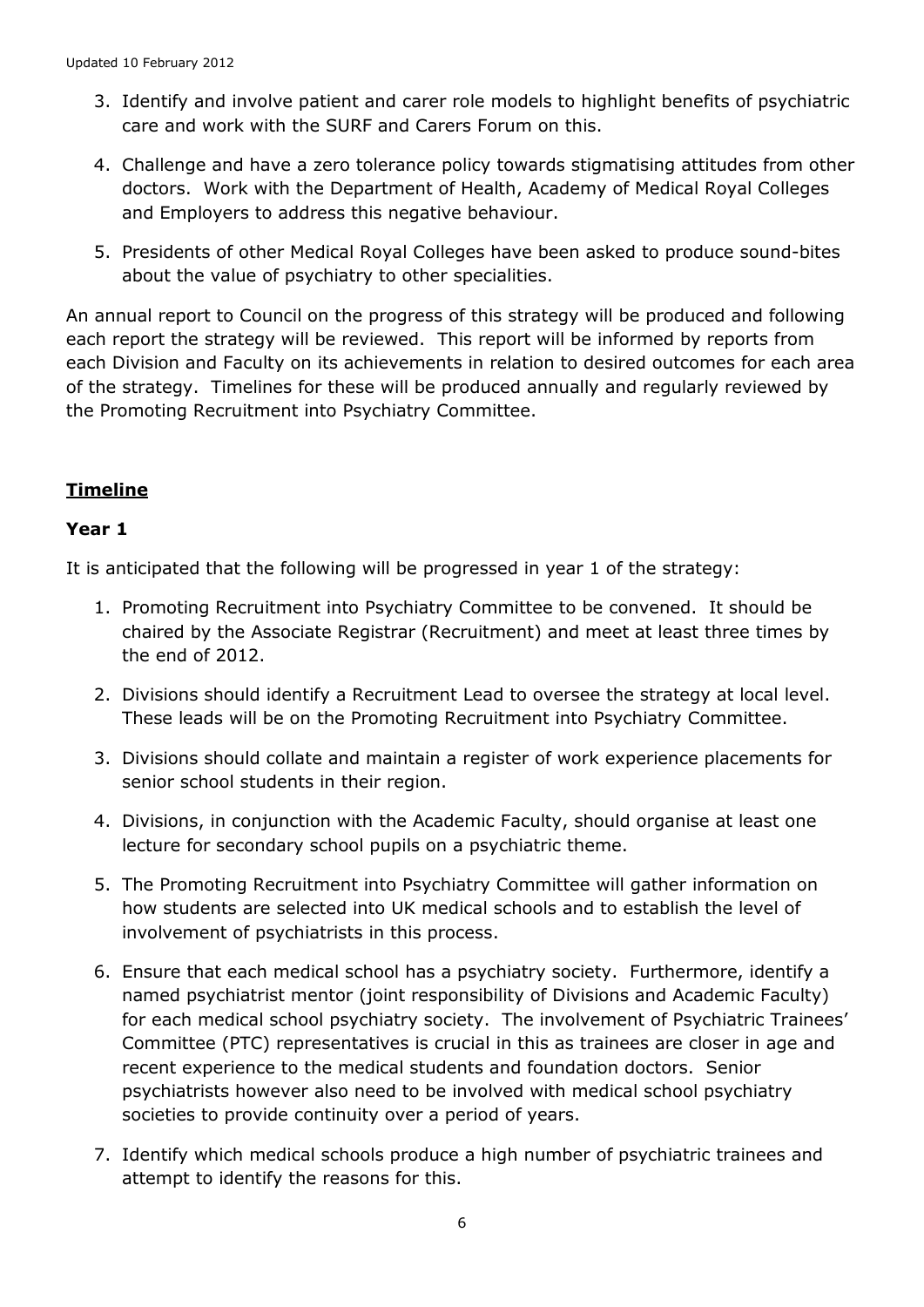- 8. Develop courses in each deanery to enhance the teaching skills of psychiatrists (particularly trainees).
- 9. Expand the database of psychiatric electives and make this available to deans of medical schools. The database will also be published on the college website.
- 10.Each Division, in collaboration with its Academic Faculty members, to establish a psychiatry summer school.
- 11.Using the templates provided by Faculties, increase the number of "Taster" placements in psychiatry available to foundation doctors. Disseminate these through the Foundation Schools/Deaneries.
- 12.Support the increase in F1 and F2 placements in psychiatry by providing guidance and training for psychiatrists providing educational supervision for these posts.
- 13.Provide a new careers booklet to facilitate attendance of psychiatrists at careers fairs. Divisions and the Academic Faculty should take responsibility for ensuring local events have an adequate psychiatric presence.
- 14.Publish a series of articles on the Student Associate webpages and, if possible, in the Student BMJ dealing with the perception that psychiatry is "unscientific" and its patients "untreatable".

Finally, although the strategy is not funded to a level that would permit research, we wish to foster a culture in which attempts are made to evaluate initiatives aimed at improving recruitment. The strategy itself is a multi–faceted intervention and building evaluation into new initiatives will help identify which particular parts of the strategy are most effective.

Dr Tom Brown

Associate Registrar (Recruitment) January 2012

Appendices (additional templates may be included in the future):

- I. SSC Module 'Heads Above the Rest'
- II. Undergraduate Teaching in Psychiatry
- III. Teaching Trainees to Teach
- IV. Student Selected Components (SSCs) in Psychiatry
- V. Medical Student Electives in Psychiatry
- VI. Psychiatry Summer Schools
- VII. Pathfinder Fellowships
- VIII. Foundation Programme Tasters in Psychiatry
	- IX. Service User and Patient Involvement in Psychiatric Education
	- X. Intercalated Degree in Psychological Medicine
	- XI. Supporting a Medical School Psychiatry Society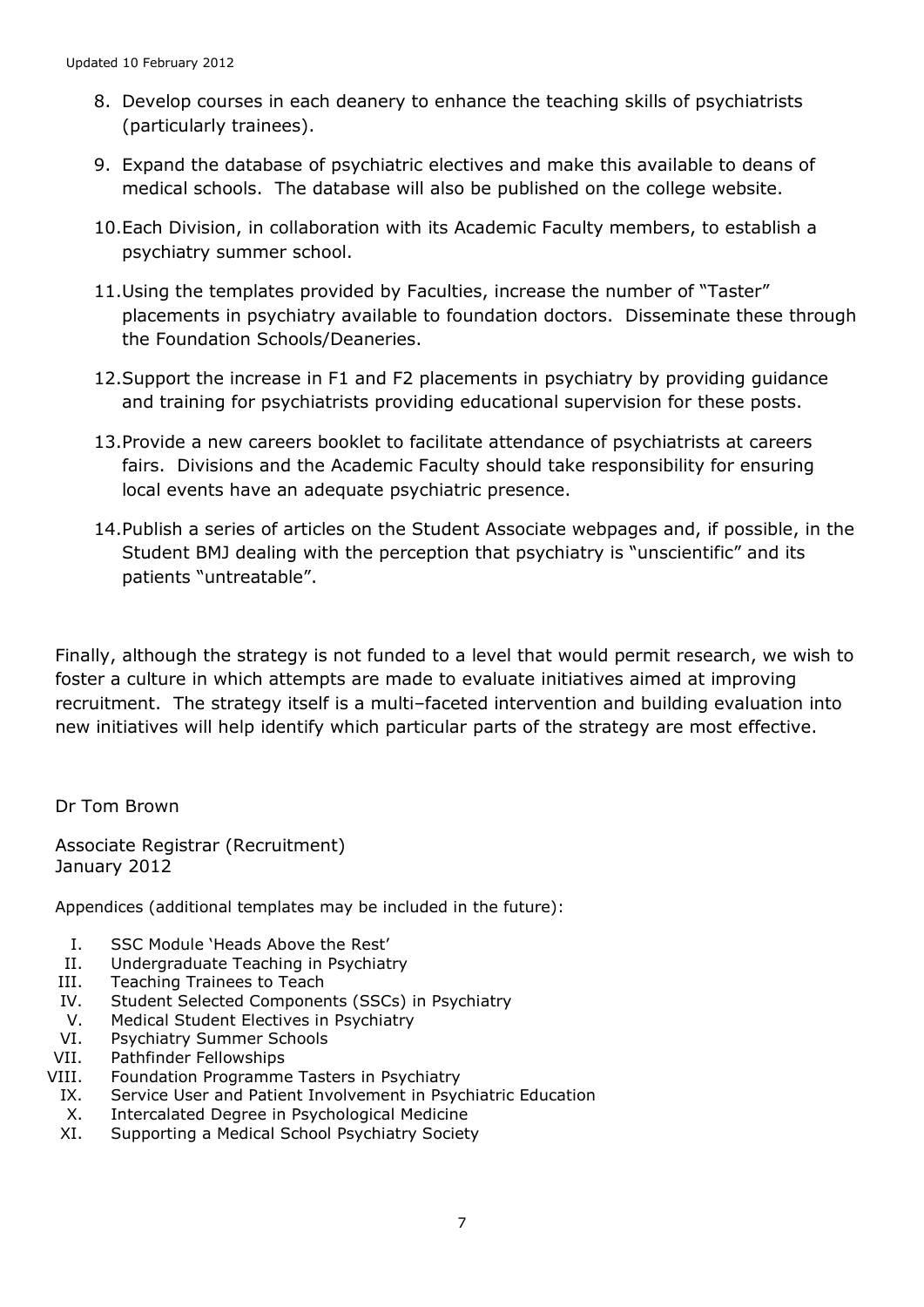## **Appendix I: SSC Module 'Heads Above the Rest'**

The SSC module, called Heads Above the Rest, was first introduced in Spring 2010, and developed a previous public education initiative, in which senior psychiatry trainees delivered multi-media mental health workshops in schools across Northern Ireland. The workshops aimed to promote good mental health among young people, including those with learning disabilities.

The SSC module trains medical students to develop and deliver this resource. This addressed key sustainability issues but was also considered to be an important recruitment opportunity in line with the College's 2004 action plan. The module offers precious clinical contact time to students in their largely pre-clinical training and enables a positive and dynamic experience of mental health to be presented at an early stage of training.

The module is currently delivered within Special Schools in Belfast due to strong links developed by the coordinators within this system, however the format is very transferable. Of note, a cohort of previous students have adapted their material and now deliver workshops within mainstream schools under supervision of psychiatrists.

#### **The initial organisational steps are outlined below:**

- A meeting with the Director of Medical Education (Queen's University Belfast) was convened
- Further discussion with SSC management committee was organised and the module outline presented
- The module was accepted by the committee and a target student year was selected (commitment to a twelve week module programme was required by the university)
- $\bullet$ Module content was developed by the four coordinators
- A module descriptor was developed to promote the module within the student year
- A study guide was developed

#### **Learning outcomes for students were as follows:**

- To gain knowledge of common mental health problems, ways of optimising good mental health and to impart an awareness of stigma
- To give students an opportunity to acquire teaching skills and adapt them to communicate effectively with teenagers who have a learning disability

#### **Development of knowledge base for medical students:**

As students had no prior knowledge of psychiatry, an intensive education programme formed the start of the module and included the following topics:

- Introduction contrasting physical health with mental health and good mental health with mental illness
- Focused teaching on named conditions, for example, Depression, Drug and Alcohol problems, Anxiety and Stress, Eating Disorders
- A small amount of time was devoted to Bipolar Affective Disorder and Schizophrenia;  $\bullet$ the weighting was certainly less towards these areas and we explained our reasoning to the students (relevance to and appropriateness of information for school pupil age group)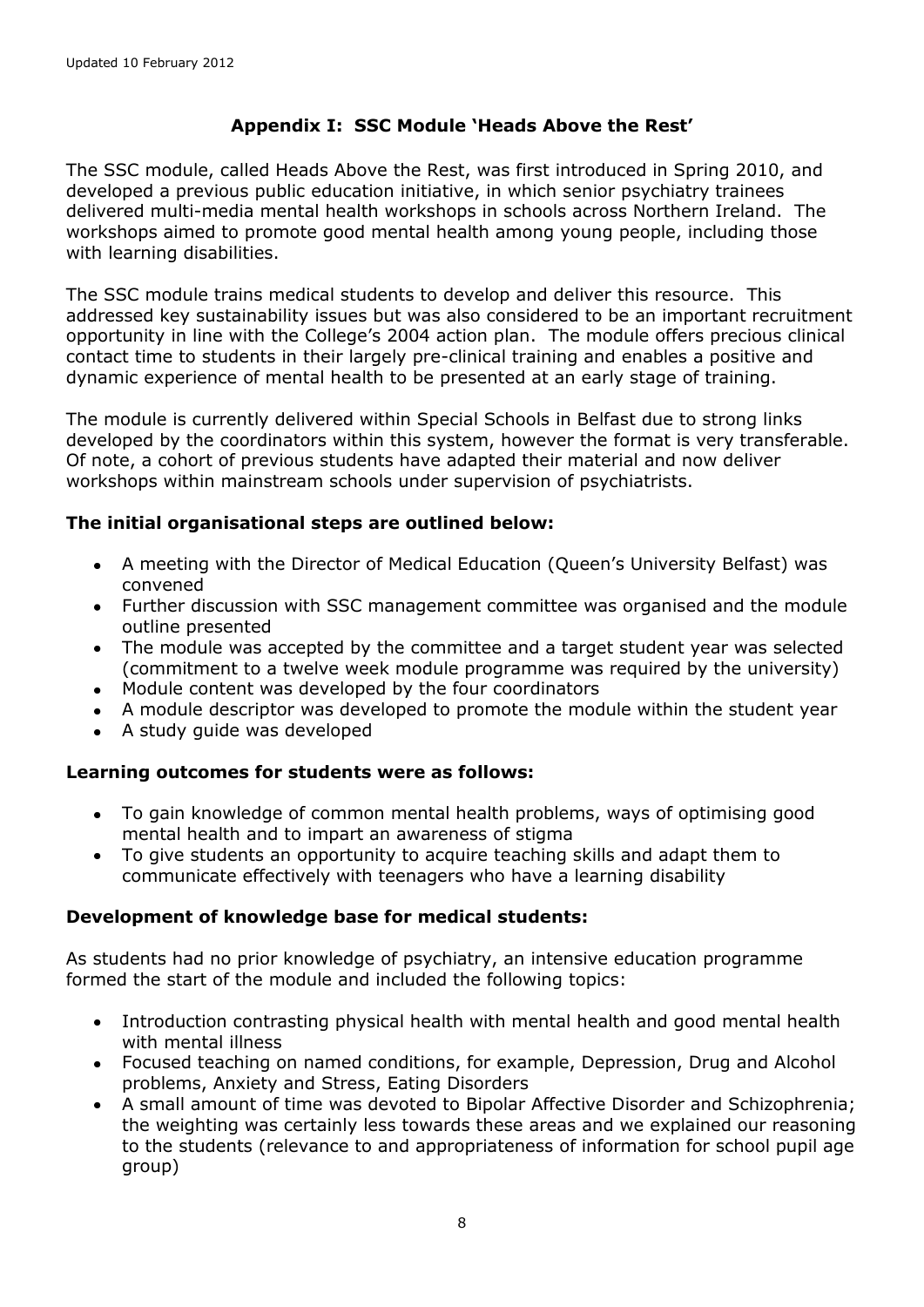- Significant teaching time was devoted to the concept of stigma using media  $\bullet$ resources in particular
- Education about learning disability, its affects on a family and its associations with mental health

## **Development of student workshop:**

- Students were encouraged to focus their workshop on mental health information  $\bullet$ relevant to teenagers
- They were prompted to consider the appropriate, imaginative and inventive methods of delivery
- Each group of students created a short drama piece as an educational tool for the school pupils
- Small group work sessions were also developed by the students as an opportunity to consolidate the pupils' learning and answer any questions

## **Assessment Format:**

- Reflective Portfolio (50%)
- Workshop Delivery in the school (50%)

## **Essential elements that need to be in place:**

- A small committed group of module co-ordinators to oversee the project and delegate work, if necessary
- Excellent working relationships with local schools in our experience, this is best developed through the Pastoral Care network

#### **Potential pitfalls:**

Participating schools must involve an optimum number of school pupils per workshop to avoid medical students feeling overwhelmed

#### **Resources:**

Heads Above the Rest <sup>©</sup> resources are available to any interested parties. We are keen to support peers who may wish to replicate or use a modified version of this model in other parts of the UK and Ireland. Please contact the co-ordinators for information:

Dr Peter Sloan btr sloan@yahoo.com

Dr Maggie McGurgan [maggiemcgurgan@gmail.com](mailto:maggiemcgurgan@gmail.com) Dr Holly Greer [hollyegreer@googlemail.com](mailto:hollyegreer@googlemail.com) Dr Roinin McNaly [roinin\\_mcnally@hotmail.com](mailto:roinin_mcnally@hotmail.com)

Dr Peter Sloan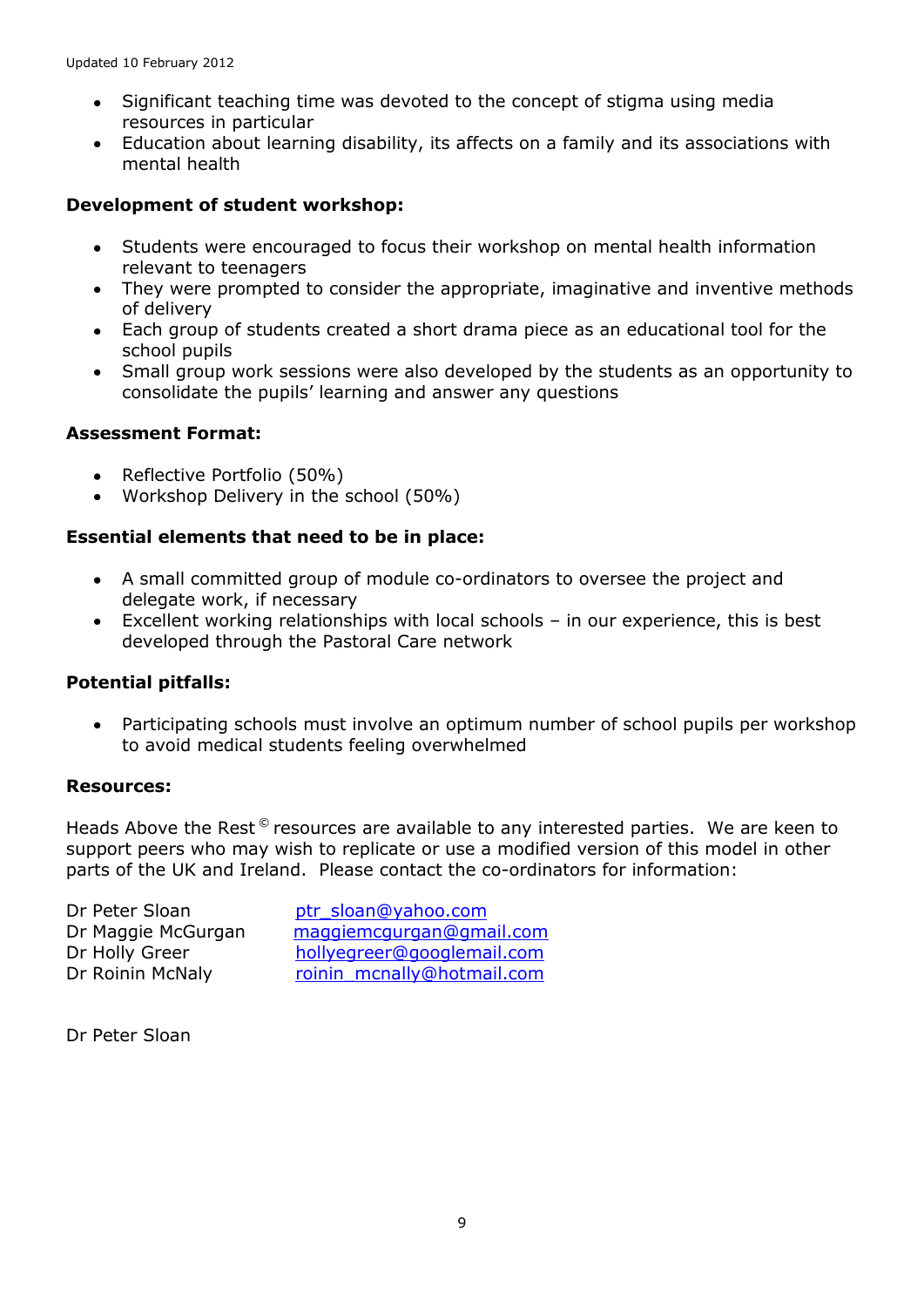## **Appendix II: Undergraduate Teaching in Psychiatry**

Those who are involved in any way with medical student teaching are in a strong position to make a difference and there are many opportunities. Studies have shown that some of the reasons why students don't choose psychiatry are because they think it is not scientific enough, has low public standing, is stressful and depressing and psychiatric patients are perceived as being dangerous and untreatable. We can address all of these false perceptions through our teaching. On the other hand, students choose psychiatry because they encounter psychiatrists who are charismatic, inspiring, caring and enjoy their work and we need to provide these positive role models.

## **What to teach?**

- Provide and maintain a high standard of psychiatry teaching in the medical curriculum
- Psychiatry should be integrated as early as possible in the course trying to recruit in the  $4<sup>th</sup>$  or  $5<sup>th</sup>$  year can be too late and attitudes are already set
- Include a strong scientific basis with teaching from senior academics and scientists if you don't have these available in your institution use recorded videos
- If you do have excellent speakers record their presentations and share them
- Integrate psychiatry into the curriculum as widely and as early as possible, teaching jointly with basic science and other specialties: e.g. delirium with neuroscience, depression in endocrinology, child psychiatry with paediatrics etc
- Have a clear national curriculum in psychiatry that is constantly reviewed and updated
- Disseminate it from the College and support the work needed to update it

## **How to teach?**

- Early contact with clinical psychiatrists don't leave it to others to teach psychiatry and psychiatry clinical skills. Get the students in contact with us to see that psychiatrists are not "all mad"
- Make sure that lectures are given by experts who know how to give lectures
- Support your clinical teachers and provide them with appropriate training
- Get the trainees involved in teaching and supervise and train them to teach
- Maintaining high standards with student evaluation, peer assessment, clearly defined outcomes and standards
- Skills workshops and small interactive group teaching preferred by students
- In clinical placements only have the best teachers and welcoming teams if someone is disillusioned help them all you can but don't send the students there: being made to feel welcome is constantly cited by students as being extremely important
- Address the fear some students have about being on a psychiatry unit and the fact  $\bullet$ that some students will have problems with psychiatry because of personal or family experience of mental illness
- Seeing a variety of patients including patients who have responded to treatment and  $\bullet$ are doing well. Include patients and service users in teaching
- The importance of positive role modeling cannot be overstressed some consultants  $\bullet$ are not happy with their jobs and freely express this to students. While we don't want to present a false picture of psychiatry, it is not a good idea to send students to placements with these people where this may not be their only exposure to psychiatry
- Include senior academics in teaching and provide cutting edge material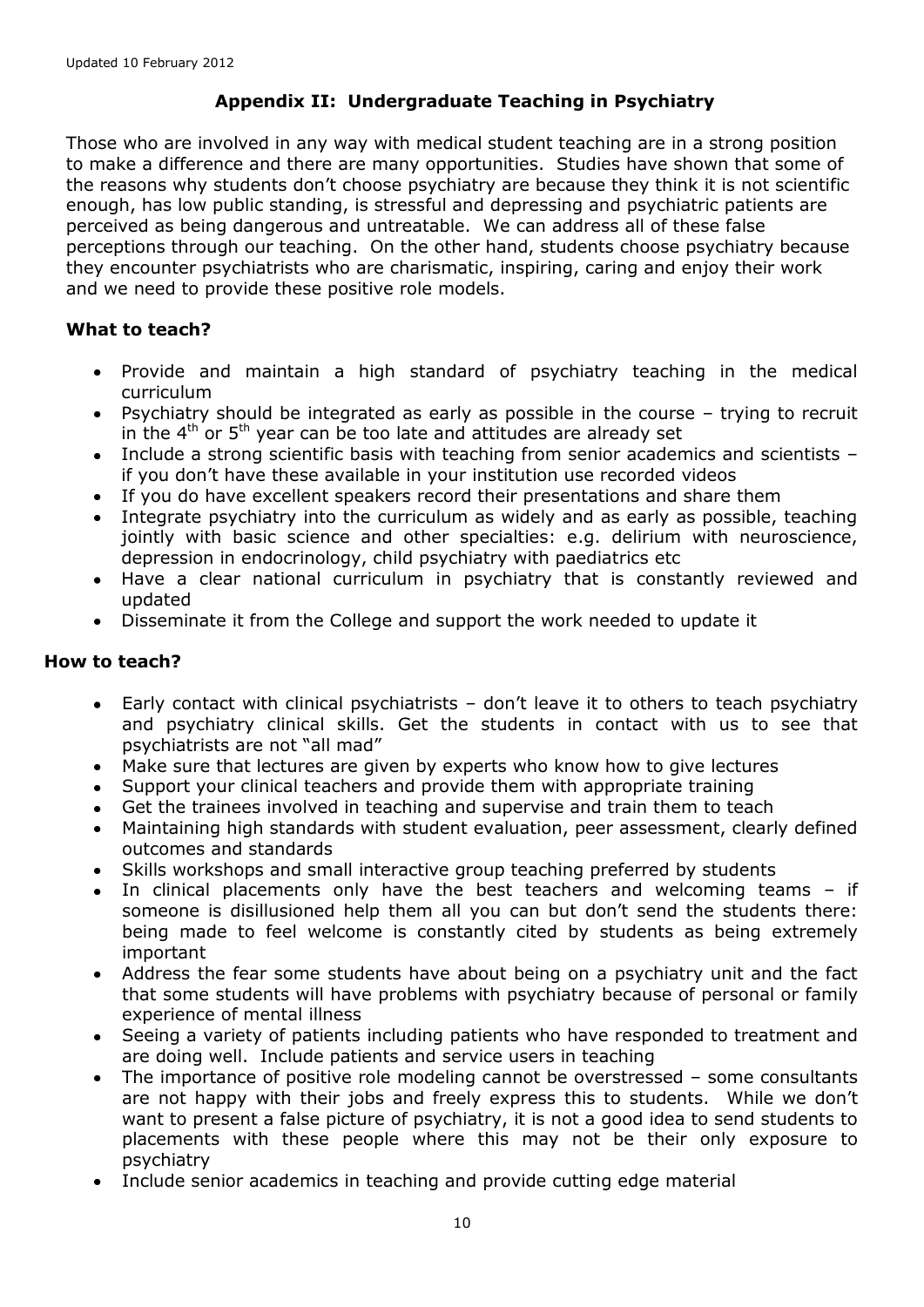- SSCs are an excellent way of providing a wide variety of teaching for interested students
- Intercalated degrees with mental health projects
- Awarding certificates of merit and prizes at medical school and at the RCPsych level
- Involvement of students in conferences and meetings presenting posters and research

## **Improving the image of psychiatry and psychiatrists**

- Involve patients who are doing well to give hope of recovery and demonstrate good  $\bullet$ outcome. Examples: high functioning user with schizophrenia involved in small group discussions, focus on "whole patient journey" rather than just florid signs
- Liaison psychiatry is a particularly effective "shop window of psychiatry"  $\bullet$
- Some medical schools have introduction to all clinical specialties, important to include psychiatry in this type of teaching
- Challenge the negative material on the Internet e.g. Scientologists, disgruntled patient groups and address the need to be discerning about what is valid source
- Create more positive material to put out on internet to redress balance
- Psychiatrists need to be seen leading on psychiatry teaching and having a prominent role in education at their medical school – support those teaching by appropriate job planning, honorary academic posts, promotion and excellence awards for teaching
- Positive role modelling at every opportunity
- Challenge those who "bad mouth" psychiatry

#### **Maintaining the enthusiasm**

- Mentorship programmes maintains continuity with role models and make this  $\bullet$ flexible – particularly useful if started early in course
- Buddy system with CT trainees making direct contact with students and supporting them in their interest in psychiatry throughout the course
- Special interest in psychiatry and medical student psychiatry societies widen scope  $\bullet$ with topics to welcome students not necessarily interested in psychiatry
- Link psychiatry groups with other interest groups e.g. neuroscience and others for  $\bullet$ more exposure
- Summer Schools excellent experience from those held (including Sheffield  $\bullet$ recruited more trainees than ever, Liverpool, Cardiff, King's)
- Represent psychiatry at every opportunity Fresher's Fairs, careers programmes etc
- Set up prizes, include students in conferences, award bursaries to students to attend conferences
- Student Associate programme at RCPsych
- Involvement in medical school and hospital grand rounds
- Film societies and festivals
- Schools programme in which students visit schools to raise awareness of mental health issues and in turn recruit interested students to medical school and psychiatry

Professor Ania Korszun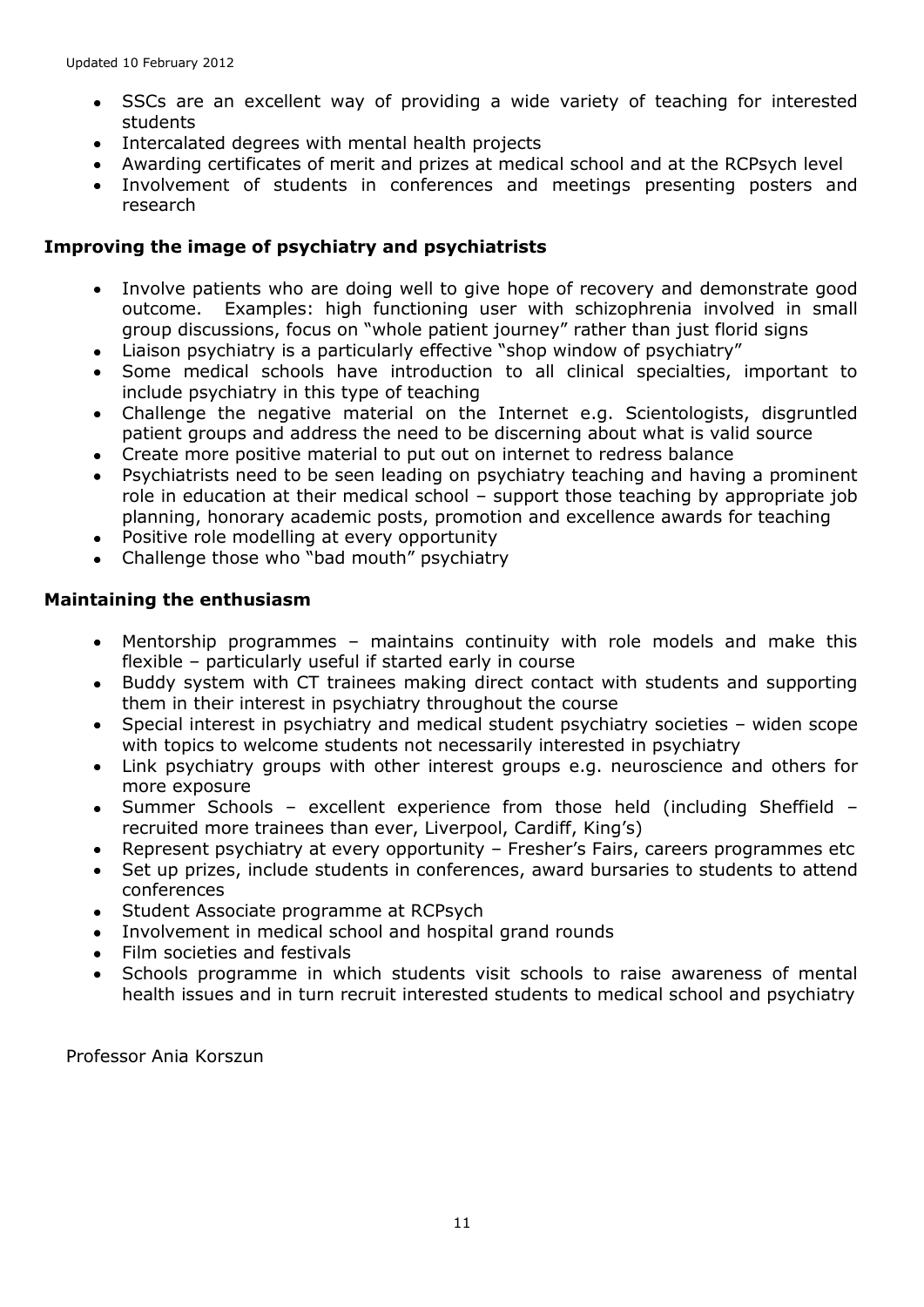## **Appendix III: Teaching Trainees to Teach**

## **Background**

Psychiatry trainees have a unique and important role in undergraduate education and on average spend more than 13% of their time teaching. Despite this as few as 30% of UK psychiatry trainees have received any training on how to teach.<sup>1</sup> Improving the teaching skills of trainees means future generations of medical students and FY doctors will have a more desirable experience of psychiatry with likely effects on recruitment.

## **Developing a Trainee Teaching Skills Course**

Such a course has been devised by psychiatrists in Scotland<sup>2</sup> and can be easily replicated elsewhere in the UK. Practicing psychiatrists with an interest in education would be well placed to deliver the course with the potential input of an educationalist from a local medical school. The course could run over one or two days. Potential topics could include learning theory, giving a lecture, small group teaching, practical clinical teaching, problem based learning, evaluating teaching and using simulated patients to teach. The specific content could be chosen based on the availability of expert speakers, descriptions of other courses<sup>3</sup> and the content of the RCPsych curriculum.<sup>4</sup>

Involving the delegates in experiential learning should be a priority. For example, delegates should be encouraged to attempt lecturing, small group teaching and possibly problem based learning. For the lecture exercise delegates could plan and deliver a lecture to the remaining delegates. Lecture topics could be clinical or non-clinical. Likewise, delegates could plan and deliver a small group teaching session to smaller groups of delegates so they have experience of small group techniques such as brainstorming, buzz groups and role play. Individual delegate feedback on teaching performance could be given via an Assessment of Teaching Workplace Based Assessment (WPBA). Written feedback from the audience could also be collated and given to the delegates.

#### **Other considerations**

- Publicity can be created by enlisting the help of Training Programme Directors, postgraduate administrators and local Psychiatric Trainees' Committee representatives
- Details of the course can be emailed and posted on the local RCPsych Division website
- Factors which will optimize uptake include low cost, relevance to the postgraduate  $\bullet$ curriculum and the opportunity for delegates to complete a WPBA
- If the course is oversubscribed then priority could be given to senior trainees who may have more teaching responsibilities and may not get another chance to go on the course before they finish training
- Administration for the course could be done by the local RCPsych Division
- The venue should be appropriate for lecture sessions and small group teaching. Ideally equipment such as laptops with internet access, projectors and flip charts should be available for delegates to prepare their teaching sessions
- The costs should be kept to a bare minimum due to constrictions on trainee study  $\bullet$ leave budgets
- The number of delegates would typically be from 12 to 30 but the size and frequency of the course will depend on current and projected local trainee numbers
- $\bullet$ Detailed feedback from delegates should be received in written form and during a final plenary session so that the course can be refined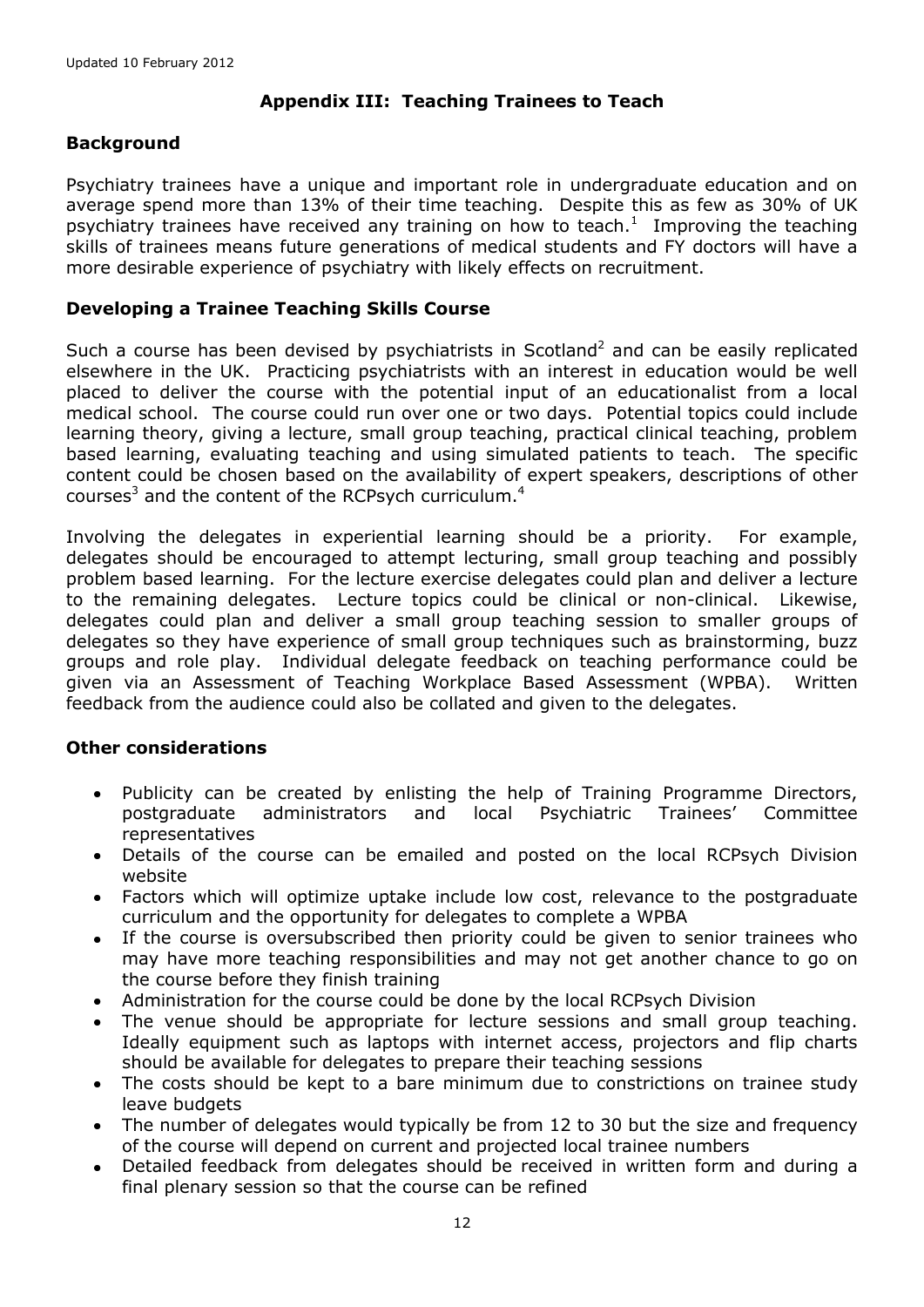#### **Summary**

When there is a body of psychiatrists enthusiastic about organising such a symposium, it is possible to construct a successful and cost-neutral event which will benefit trainees longer term and, most importantly, those who are educated by them.

#### **References**

1. Bramble DJ. 'Teaching the teachers' – a survey of trainees' teaching experience. *Psychiatric Bulletin* 1991; **15**: 751-752.

2. Stephen SG. Psychiatry Teaching skills course. BMJ Careers. 8<sup>th</sup> July 2011. http://careers.bmj.com/careers/advice/view-article.html?id=20003703

3. Vassilas CA, Brown N, Wall D, Womersley H. 'Teaching the teachers' in psychiatry. *Advances in Psychiatric Treatment* 2003: **9**; 308–315.

4. Royal College of Psychiatrists. A Competency Based Curriculum for Specialist Training in Psychiatry: Core Module, 2009.

Dr Neil Masson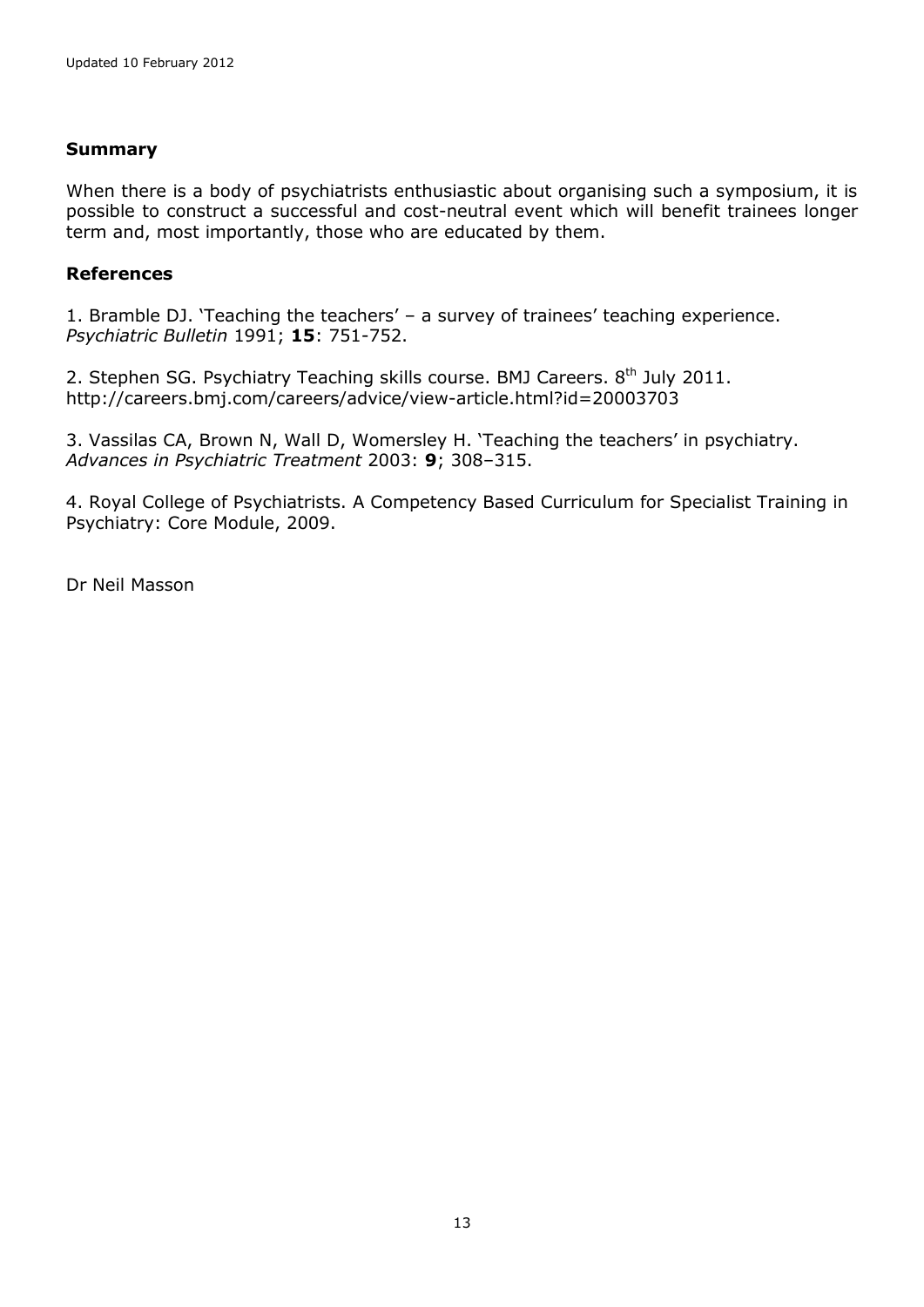## **Appendix IV: Student Selected Components (SSCs) in Psychiatry**

Student selected components (SSCs) are optional modules within the undergraduate medical curriculum which were recommended by the GMC in Tomorrows' Doctors (2003). Students are given an allocated amount of time within the core curriculum, now recommended to be a minimum of 10% of total curriculum time in Tomorrows' Doctors (2009), to study a particular area of medicine at a greater level than is usually needed for pre-registration year.

Students are able to explore core topics at a greater depth, to build upon particular areas of interest from the core curriculum or to learn about specialist areas which are not included in the core curriculum. The Scottish Medical Schools SSC Liaison Group developed a consensus statement of the purpose of SSC programmes in Scottish Medical Schools stating:

'Student Selected Components (SSCs) are an integral part of the undergraduate medical curriculum contributing to the overall curricular learning outcomes and providing students' choice in studying, in depth, areas of particular interest. The principal learning outcome is the progressive development of skills in research, critical appraisal, and synthesis of evidence for maintaining good medical practice. The SSCs contribute to a broad range of personal and professional skills, such as team working, communication, time and resource management, teaching and education skills, the ability to reflect and self-directed learning. They also provide opportunities to explore career options.' (The Scottish Doctor, 2007)

SSCs may be based around work in the library, for example, to allow a student to undertake a literature review of a certain area, laboratory, clinical specialty or community. In their 'Guide for Supervisors' the University of Glasgow Medical School suggests that the method of organisation of an SSC falls within one of the following broad categories:

- Project-based an area is investigated by the student and staff input is limited to regular meetings to discuss progress
- Course-based usually highly structured with all student activities being predetermined
- Clinical modules usually a combination of project and clinical activities. In psychiatry this could involve interviewing and examining patients, attending ward rounds, out-patient clinics, or spending time with members of the multidisciplinary team

Particular issues are helpful to consider when setting up an SSC:

- University medical schools will generally have an SSC coordinator who may be  $\bullet$ contacted for guidelines for devising SSCs. Good administrative support for the organisation of SSCs is vital
- Riley et al (2008) emphasise the importance of the provision of choice. Psychiatry has a wide area of specialities which students might not have much access to within the core curriculum, for example, child and adolescent psychiatry and forensic psychiatry, and it might be advantageous to provide these as SSCs
- Students are likely to be far more motivated and enthusiastic if they are able to do  $\bullet$ their first choice of SSC and so it is good to be aware of take-up and provide more places in a particular area if it is proving especially popular. It is also important to avoid having too many students on an SSC if there are not the resources to support those numbers. Students may propose their own SSC and this may lead to increased motivation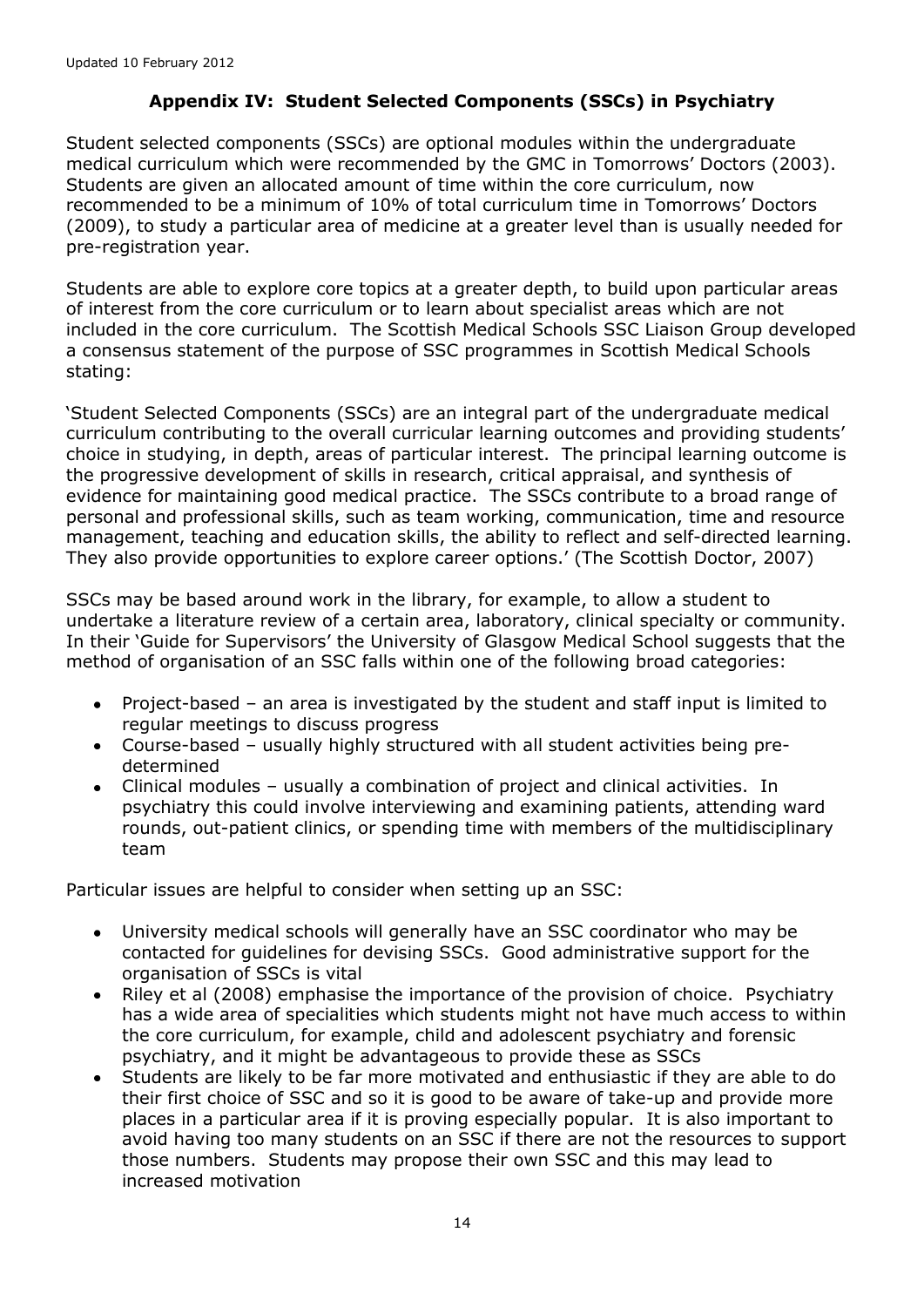- It is important to clearly define learning outcomes and review attainment of these  $\bullet$ regularly throughout the SSC. Riley et al (2008) stress the importance of appropriate timing and positioning of an SSC within the curriculum as this will have an impact on the attainment of final learning outcomes
- There are many teaching and learning methods that may be used in SSCs, for  $\bullet$ example, lectures, tutorials, seminars, problem-based learning scenarios, or autonomous learning activities from a wide variety of resources that require little direct teaching by the supervisor
- Other resources may be required such as access to the web-based resources,  $\bullet$ libraries and rooms in which to work
- Sustainability of the SSC should be taken into account both in terms of provision of staff and resources and also regular review of the SSC so that it may evolve in response to changes in healthcare and curriculum development (Riley et al, 2008)
- $\bullet$ Assessment can present a challenge (Riley et al, 2008), for example, in terms of standardisation. Medical schools are likely to have generic assessment templates with descriptors of student performance based on learning outcomes
- Formative and summative feedback should be given to students using standard feedback sheets as well as feedback from students on the SSC (Riley et al, 2008)

Feedback from students on their psychiatry SSCs in Glasgow University Medical School where 8 separate SSCs are provided in a variety of sub-specialities has been very positive. There is the added potential benefit of encouraging good medical students into psychiatry when they may have had limited experience in their core curriculum. In Glasgow students and supervisors generally report rewarding experiences of the SSC programme for psychiatry.

## **References**

Riley, S. C. et al (2008) Twelve tips for developing and sustaining a program of student selected components. Medical Teacher, 30, 370-376

University of Glasgow Faculty of Medicine (2011) Student Selected Components Guide for Supervisors, [http://www.gla.ac.uk/media/media\\_168273\\_en.pdf](http://www.gla.ac.uk/media/media_168273_en.pdf)

http://www.medicalcareers.nhs.uk/medical\_students/student-selected\_components.aspx Brown, T. and Eagles, J. (2011) Teaching Psychiatry to Undergraduates General Medical Council (2003) Tomorrow's Doctors (2<sup>nd</sup> edn) GMC General Medical Council (2009) Tomorrow's Doctors (3rd edn) GMC

Dr Angela Cogan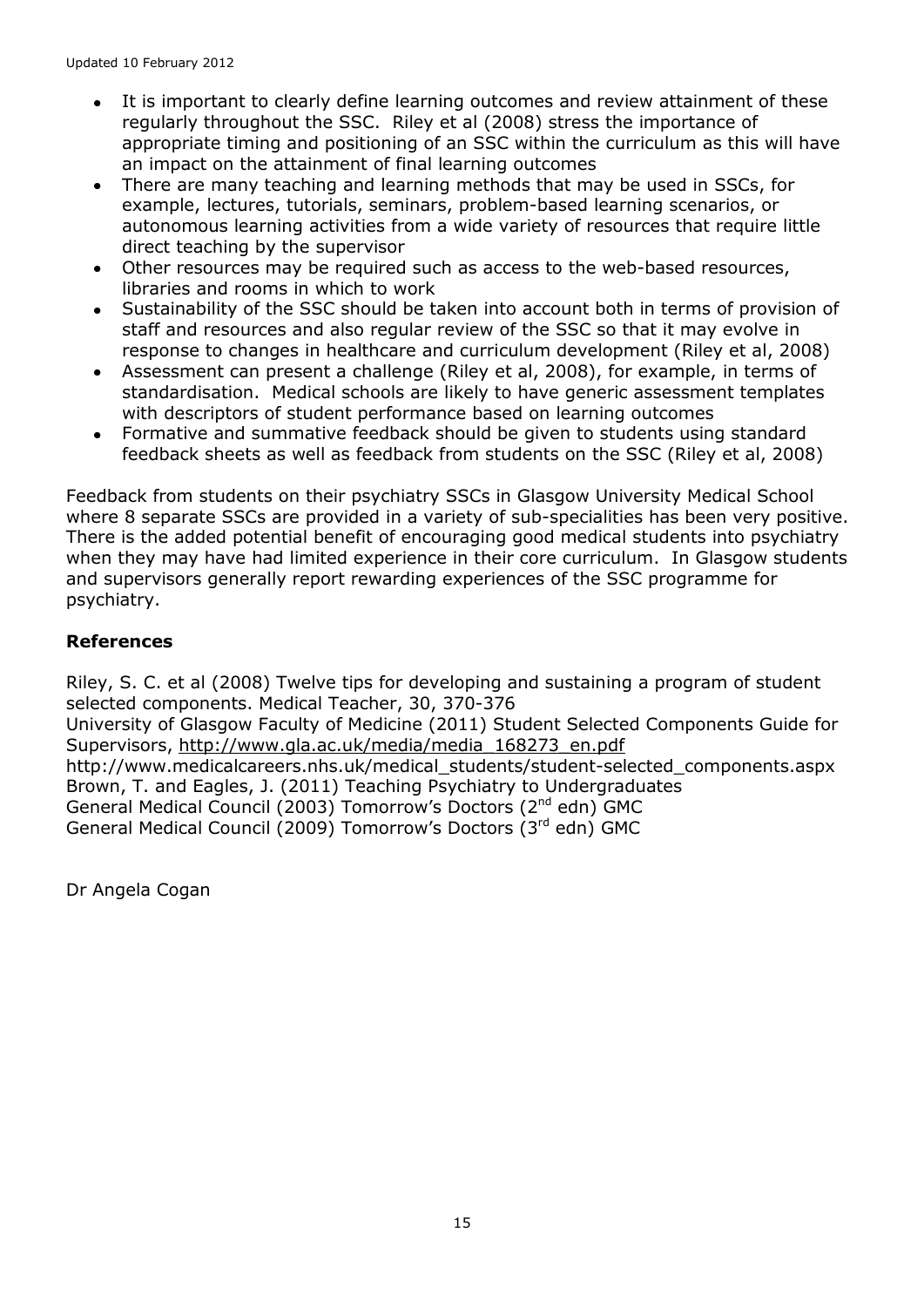## **Appendix V: Medical Student Electives in Psychiatry**

A psychiatry elective can be a life-changing professional endeavour. It could constitute your whole elective or be combined with a contrasting placement in another specialty. It provides a unique opportunity to explore areas of psychiatry not covered at medical school.

Setting up your psychiatry elective can be particularly challenging where English is not widely spoken. There are 57 countries and 23 non-sovereign countries listed by the United Nations with English an official language.

When planning your elective, you should seek a welcoming institution which offers a sufficiently educational experience, supports you in addressing your accommodation and security needs and which is logistically feasible, from preparation to placement.

Key to any elective is preparation, with adequate time devoted to selecting your institution. Background information is available from your individual medical school. Medical School Psychiatry Societies can prove excellent contacts for further ideas. All universities have their own practical guides to elective planning.

#### **Features of a Successful Psychiatry Elective**

1. A welcoming Institution

Choose a placement that allows students to actively participate in assessment of patients and encourages them to clerk new admissions. This can be a problem in the US, for example, where students are often only permitted to observe doctors in practice.

2. An active Supervisor

You need someone to meet with on arrival, and to contact regularly throughout, who can link you up with psychiatrists in different teams and make you aware of all relevant teaching activities.

3. Language Proficiency

You should aim for a placement where most patients can be expected to speak some English, or to be essentially fluent in the local language yourself, if English is not spoken. This is because so many of the nuances of a psychiatric history are missed without a solid grasp of the patient's language.

4. Consider the Locality

Electives can be challenging experiences and it is important to have somewhere safe and welcoming to stay (not necessarily luxurious!) It is also important to be able to spend your weekends away from medicine. A very rural placement may be excellent, if you stay with a family and immerse yourself in the local community and its culture. An urban placement can provide plenty of weekend tourism activities, to enhance your elective experience.

5. Previous recommendations

Use your University's abstract system or friends in years above to seek out electives which previous students have recommended. Don't try to reinvent the wheel: if you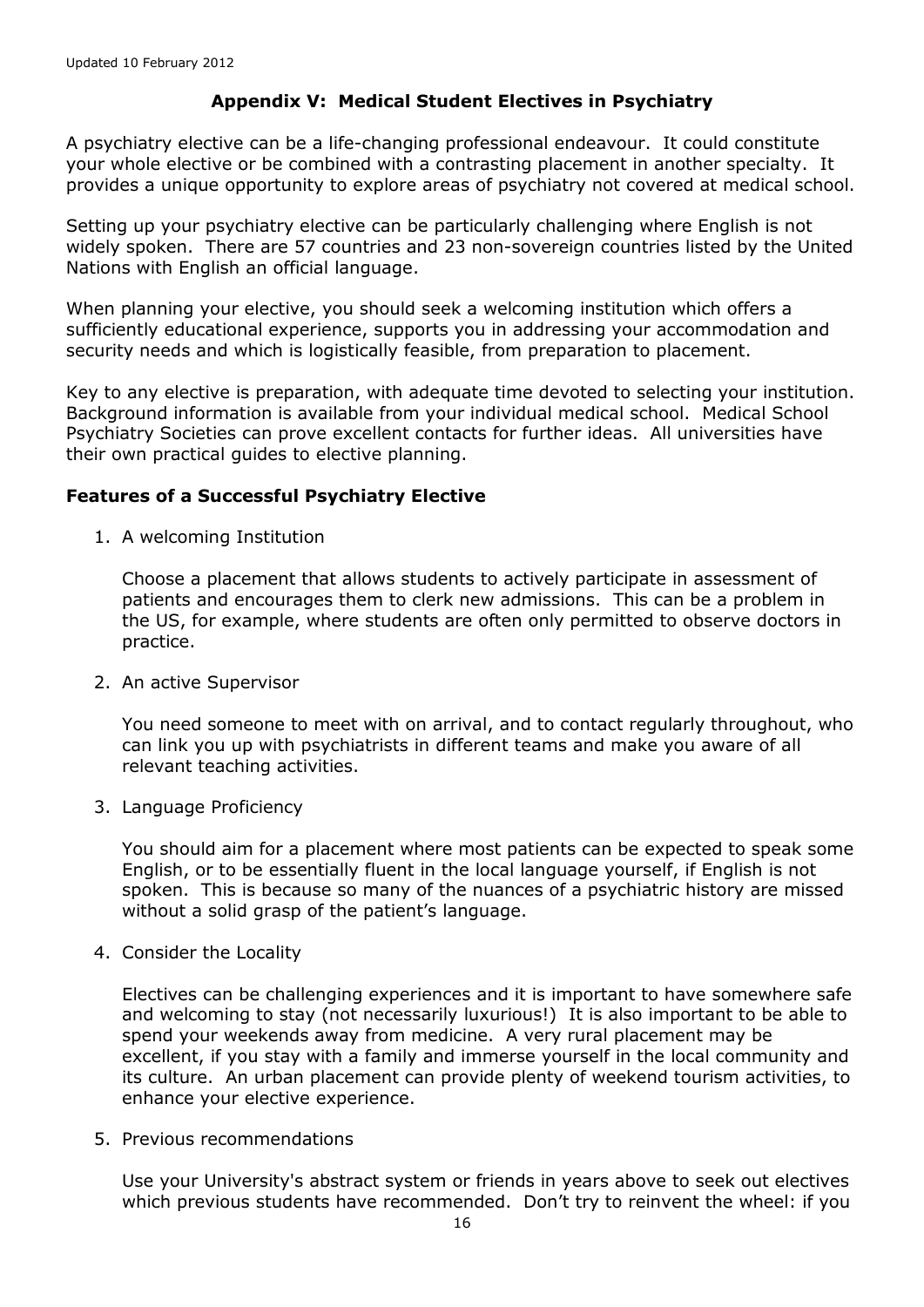know a supervisor or placement is recommended, you are much more likely to have a fulfilling, valuable elective than if you have no knowledge of the place or staff before you go.

#### **On your Psychiatry Elective**

Adapted from KCL Psychiatry Society Elective Handbook, by Stania Kamara, Georgie Fozard and Roxanne Keynejad

- Do introduce yourself to everyone and explain what you want to get out of the  $\bullet$ attachment right at the beginning
- Before you go, do some background reading on common conditions in your locality. For example, methamphetamine abuse in Cape Town or self harm in young women in rural India
- If a language other than English is widely spoken, do learn the basic greetings before you go (or on your first day). It makes a huge difference to your initial rapport with patients
- Do take a language course or SSC to improve your ability to converse with doctors and patients whilst on elective
- Once you've figured out the system, do get stuck in early on and don't be afraid to get actively involved: you'll get far more out of the placement
- Do try to spend some time with other members of the multi-disciplinary team e.g. psychiatric nurses, psychologists, occupational therapists. Likewise, if you have the chance to undertake home visits or community clinics, jump at the chance. It's an ideal way to explore the cultural and community context of your patients' mental health
- Do on-calls! They can be very interesting and exciting, giving you an insight into acute and emergency presentations
- Do consider carrying out a research project whilst on elective: it's a perfect opportunity to further explore areas of interest
- Do consider the time of year, e.g. the Southern hemisphere is pretty chilly during July but warms up in September/October
- Do plan and get everything confirmed early. Be tenacious about emailing and telephoning departments abroad – a lack of response doesn't mean they won't accept you! Have a back-up just in case plans fall through
- Do befriend local students they can introduce you to local hang-outs as well as making you aware of teaching activities
- Do apply early for South Africa, New Zealand and Australia as these placements are very popular
- Do talk to your supervisors and colleagues about your experiences. Electives can be challenging and at times physically and emotionally draining. Sharing what you have seen and heard is an important part of debriefing. Likewise, enjoy your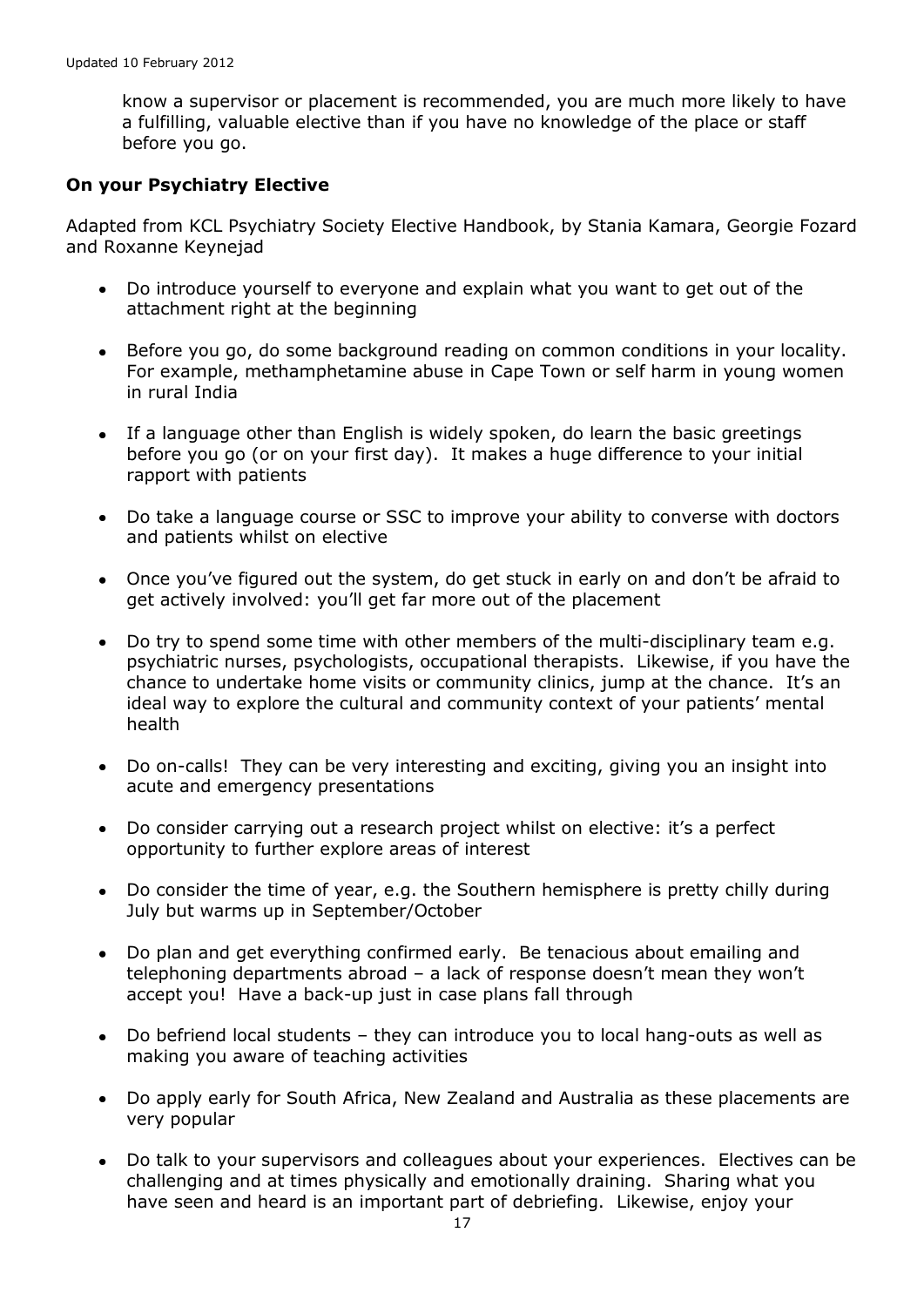weekends – get away from the hospital and explore the country. It gives you an important context for what you learn medically

- Do apply for elective bursaries. While they take time and are competitive, it really is possible to fund the bulk of your costs this way. The Royal College of Psychiatrists is one source of generous funding
- Do write up your experiences afterwards. What you have learned provides ample material for blogs, articles, posters, presentations and publications – which in turn will allow you to better reflect on your elective

Dr Peter Hughes Ms Roxanne Keynejad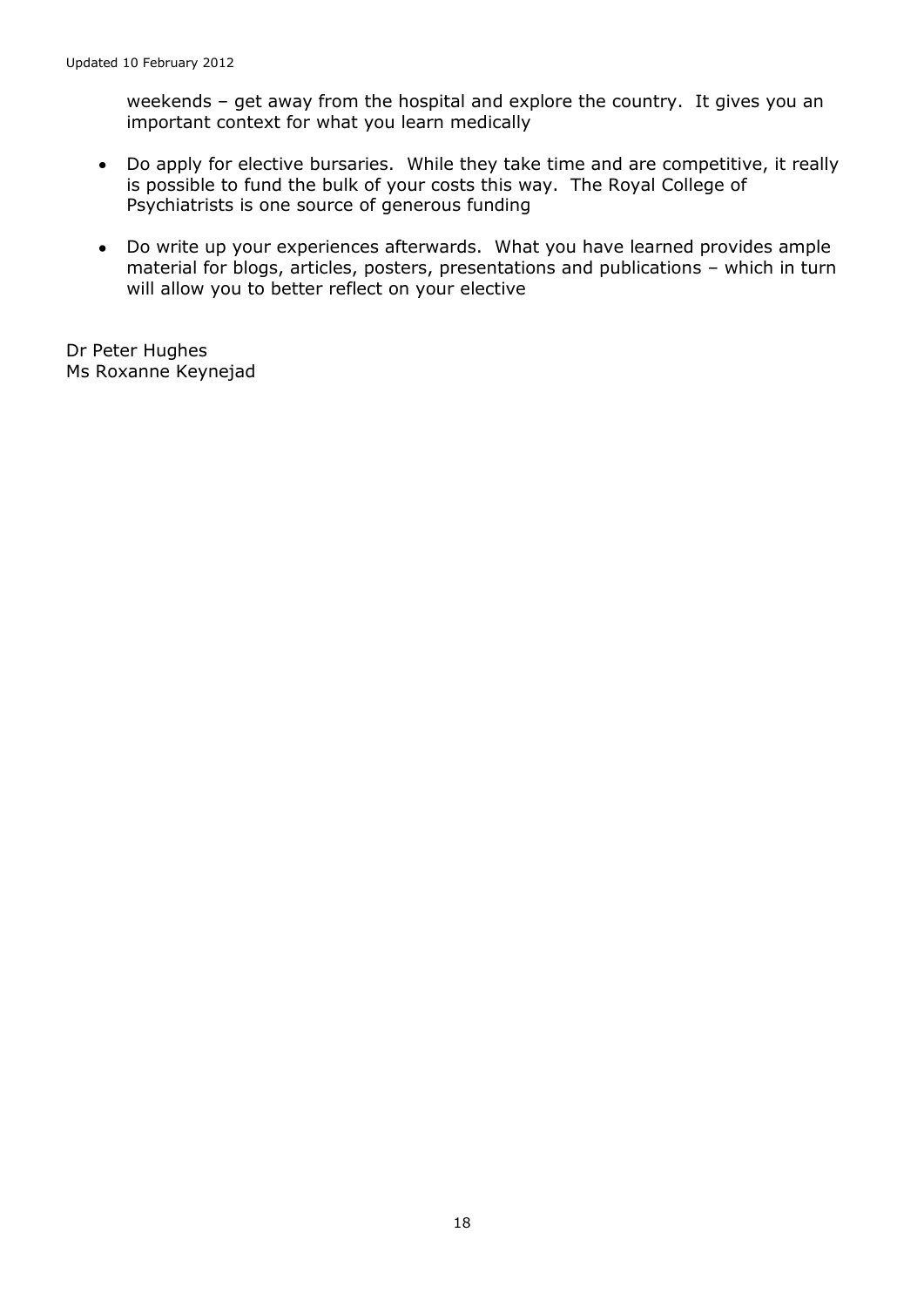## **Appendix VI: Psychiatry Summer Schools**

#### **Preamble**

The College recognises that there is a recruitment crisis in psychiatry and decreasing numbers of UK graduates are choosing it as a career. In 2009 the College and the Institute of Psychiatry (IOP) ran its first Summer School for 30 medical students and has continued to do so on an annual basis. Other regions have also adopted the scheme and in 2011 five Summer Schools were run around the UK.

#### **Concept**

A possible explanation for the lack of enthusiasm amongst medical students for psychiatry is because of their poor experiences in their clinical placements and exposure to the attitudes of other specialties regarding a career in mental health. It has been the view of the College and IOP that attendees on the Summer School would benefit from experiencing the full gamut psychiatry has to offer and meeting enthusiastic trainees and consultants. It is hoped that this will seed the idea of psychiatry as a possible career. The IOP is planning to follow up its attendees.

The programme should be as engaging as possible and contain a mixture of educational, interactive sessions coupled with some social events.

#### **Method**

Appoint a chairperson for the organising committee. There will have to be a finished product for an agreed date so pick an 'enabler' who can get the best out of the other members.

Form a committee. Have a mixture of consultants, trainees and medical students - to solicit their views.

Pick a date. Decide on funding if available. Schedule regular committee meetings with agreed objectives.

Decide on a 'mission statement'. Important when it comes to selection, example: -

*'The aim of the aim of the Summer School is to encourage UK graduates to choose a career in psychiatry'.*

Possible example issues from this:-

- i. What about FY1/2's
- ii. What about those that have attended before?
- iii. What about those that have applied to all the Summer Schools that year should multiple attendances be allowed if places are restricted?

Devise a programme. The Maudsley Method has been:-

- Late starts and early finishes for the students
- Free session for sightseeing in London
- Lots of 'big hitters' in the programme with an afternoon of 'media stars'
- Maximise patient contact, particularly with groups such as doctors as patients
- Two social events, one casual and one formal (College drinks party)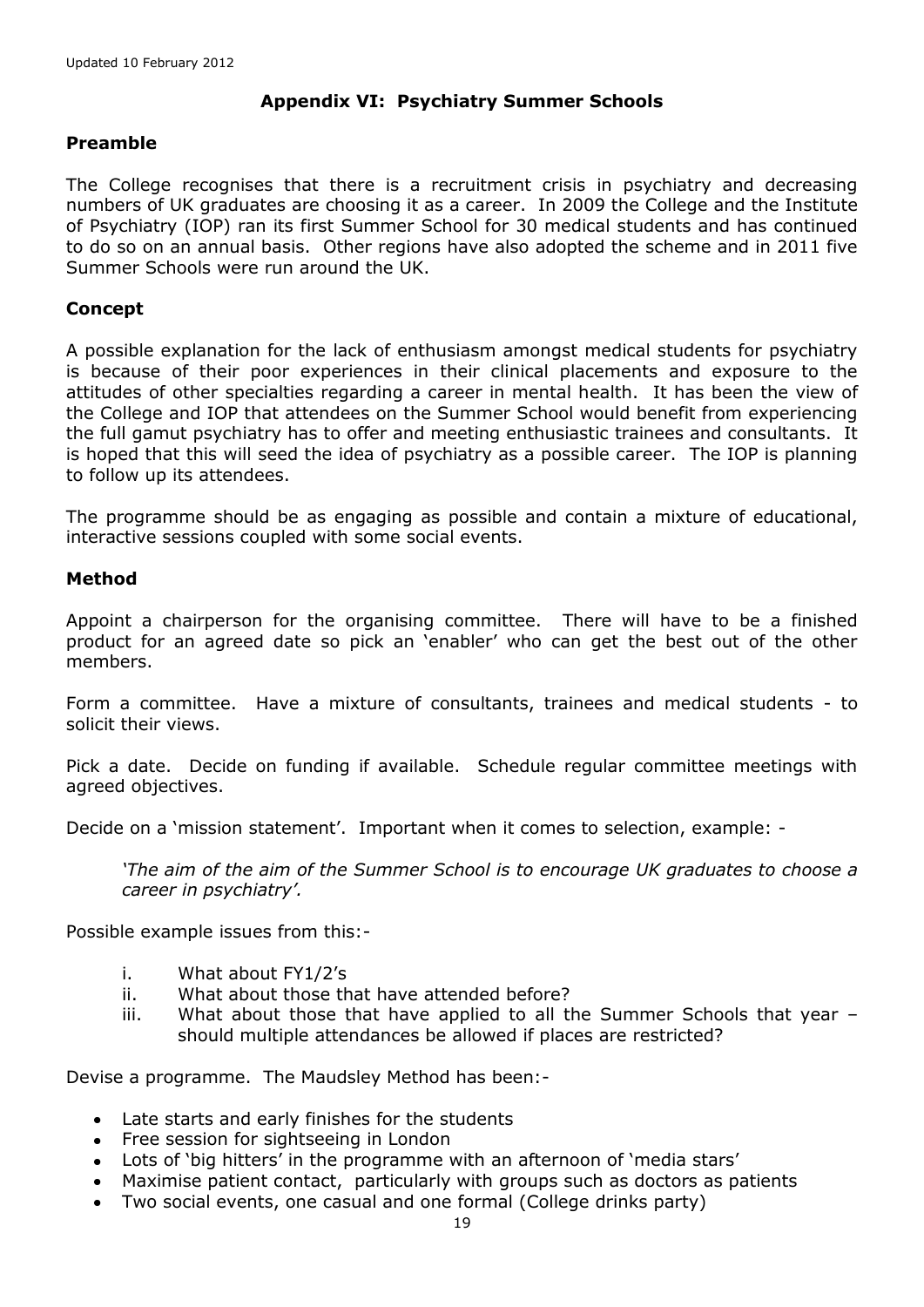• Speed dating with the specialties

#### **What if I throw a party and nobody came?**

Advertise. College has contact details of all student associates if planned to be a national event and consider producing flyers. If you only want local students then consider advertising through your Medical School Psychiatry Society who should be represented on your Summer School Committee.

The IOP has a subcommittee who select the students on the basis of 200 word anonymised entries answering the question *'Why should I have a place on the Summer school?'*

Decide how many you can accommodate and pick 5 reserves. Will you pick the 30 students already very keen on a career in psychiatry or will you take 30 on the cusp between psychiatry and another specialty? Probably best to mix but remember your mission statement.

#### **Accommodation**

Often the most difficult factor if the Summer School is residential and the event is cost neutral. Many students report staying with a psychiatrist and their family to have been the most enjoyable part of the week and gave them the best insight into the profession. Likewise, many of the hosts have greatly enjoyed the company of their student guests.

#### **Feedback**

Get oral and written feedback. Handout prizes. Take a video of notable events or happenings during the week and make it available to them.

Modify future Summer Schools according to comments.

Consider following up the students and see if you made a difference!

Dr Mark Tarn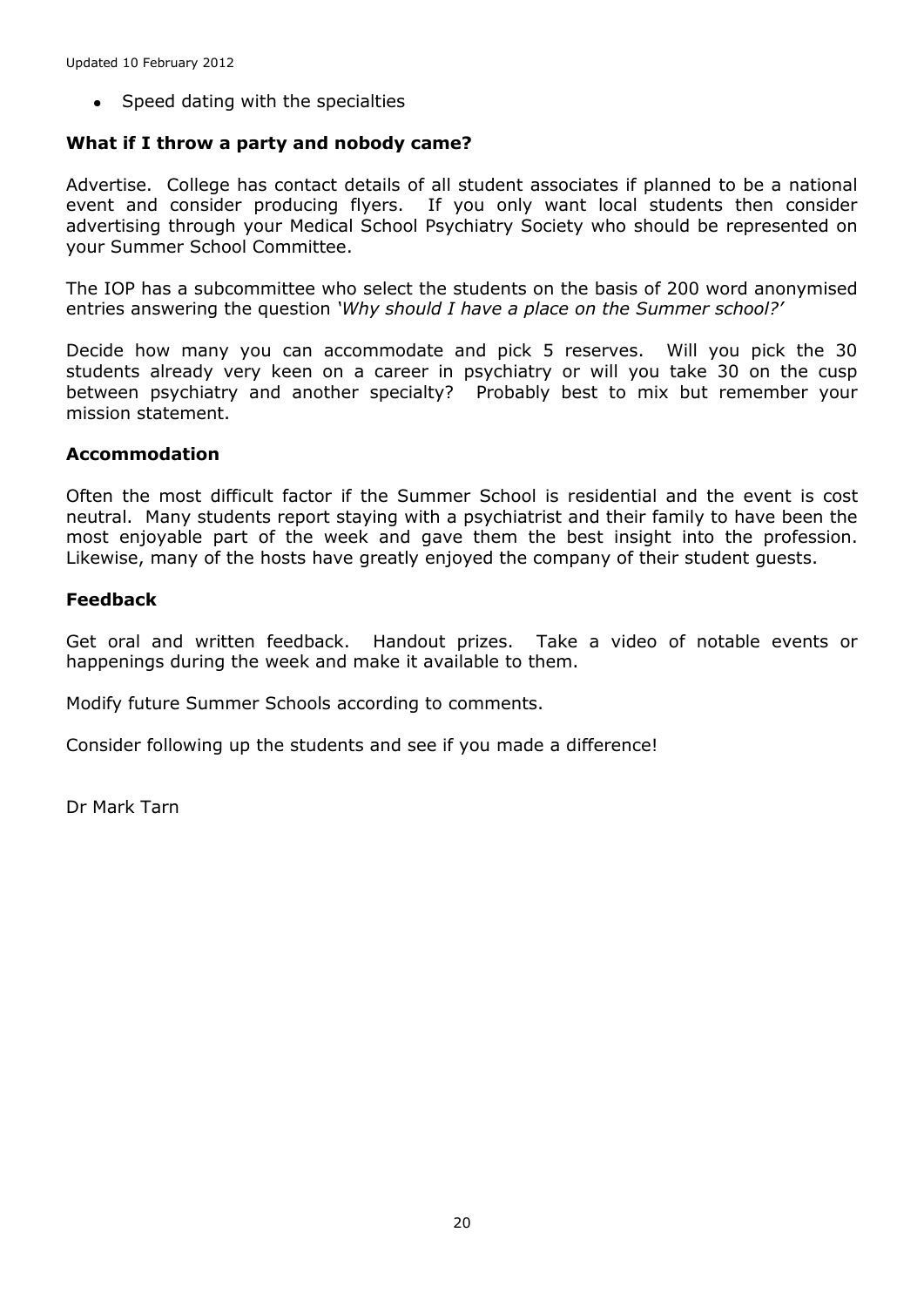## **Appendix VII: Pathfinder Fellowships**

As part of our intention to recruit and nurture the very best and brightest of medical students into psychiatry we want to establish a series of prestigious RCPsych Pathfinder Fellowships. These young Pathfinder Fellows will be nurtured by the College at a key stage in their training and we anticipate that in turn they will become ambassadors for psychiatry inspiring the next generation of young psychiatrists.

#### **Who will be eligible**

UK Medical Students in their penultimate year of medical training (i.e. 4th year of a 5 year course, 3rd year of a 4 year course) with evidence of an interest in pursuing a career in psychiatry. The Fellowship will last three years until the completion of the second year of Foundation Training. It is anticipated that the College will remain in contact with former Pathfinder Fellows during their psychiatric training.

#### **How will we identify Pathfinder Fellows**

We will advertise through our lively Student Associate network. There are currently 2600 Student Associates who are medical students who have already shown an interest in psychiatry through formal association with the College. We will also advertise through the Medical Schools and the Medical Schools' Psychiatry Society network in the UK.

#### **How will we select Pathfinder Fellows**

We will have a formal application process and applicants will also be asked to give detailed information about their record of academic achievement and about their proposed research project or elective. We will award up to five Fellowships a year. Shortlisted applicants will attend an interview at the College. The interview panel will consist of the Dean (or the Dean's representative), the Associate Registrar for Recruitment, the Chair of the Psychiatric Trainees' Committee and a patient or a carer selected by the Service Users and Carers Committees in the College.

#### **What will we offer Pathfinder Fellows**

- We will identify a mentor carefully selected from our membership to give advice and support to the Pathfinder Fellow during the early years of their career.
- We will award a grant of £1500 as a contribution towards the cost of a research project or student elective either in the UK or overseas.
- Pathfinder Fellows will be asked to write a report on their elective or research project  $\bullet$ using innovative methods to publish it for example by writing a regular 'blog' on the College website. The Pathfinder Fellow who produces the best elective/research report may be invited to present a poster at the College's International Congress.
- We will enable each Pathfinder Fellow to attend our International Congress once during their three year Fellowship. We will provide free registration and a contribution towards accommodation (registration fee from £380 per annum). There will be a 'buddy system' so that each Pathfinder Fellow is paired with a psychiatric trainee to look after them during the Congress.
- We will give free access to the College's CPD online modules and free print copies of our three journals.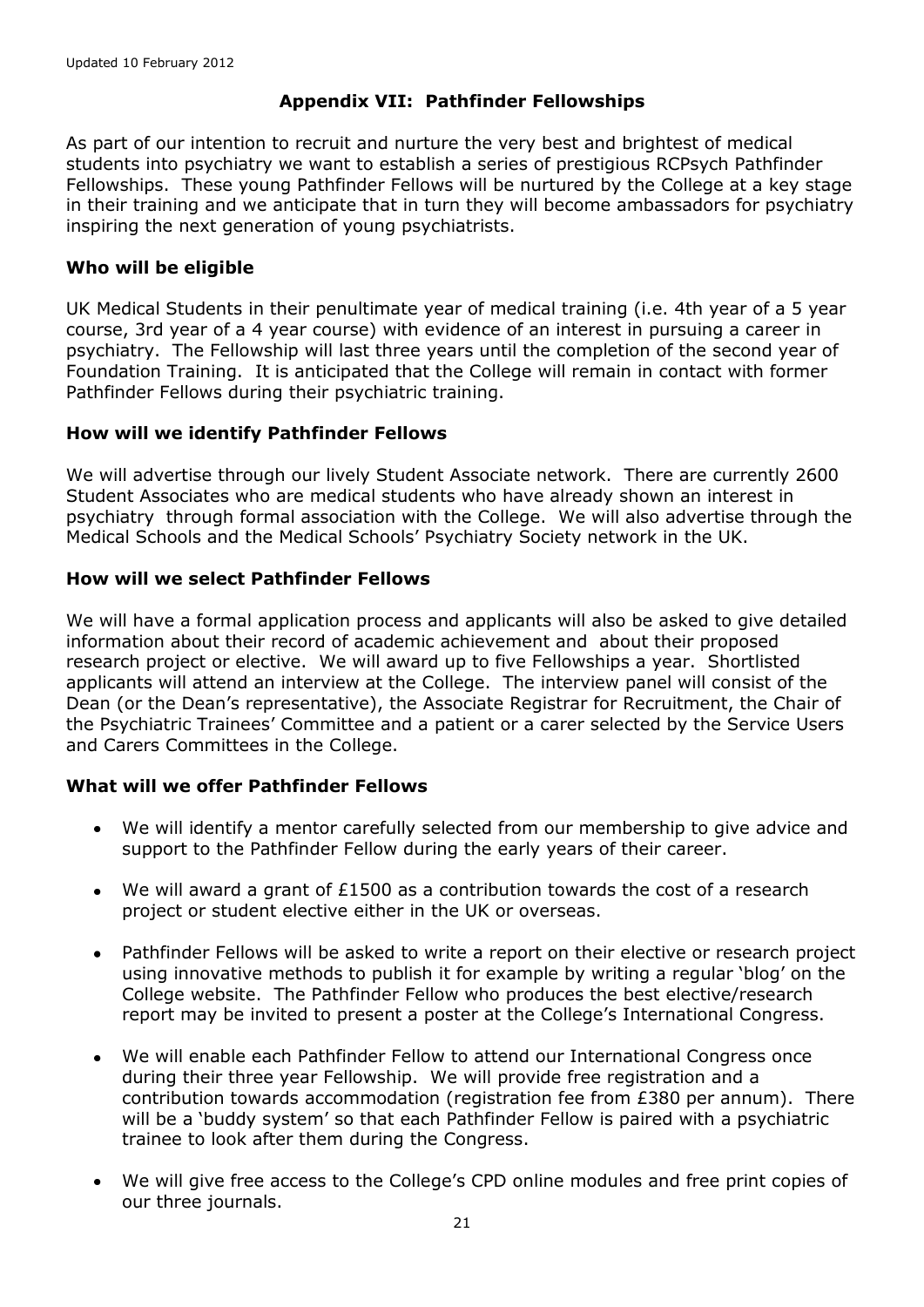- We will establish a social network for the Pathfinder Fellows through their own  $\bullet$ Facebook page linked to the College's to give mutual support.
- The Pathfinder Fellows will be invited to the College for special events to help with career development and to meet senior College Officers and College members.

#### **What will we ask Pathfinder Fellows to do for psychiatry**

In return we shall ask our Pathfinder Fellows to work with us to improve the recruitment into psychiatry. We may ask them, for example, to speak to schoolchildren and medical students promoting psychiatry as a creative, intellectually stimulating choice of specialty.

#### **What will the Pathfinder Fellowships cost**

Each Fellowship will cost £3000 over three years. This includes 10% administrative charges to cover central costs including the selection process.

Mrs Vanessa Cameron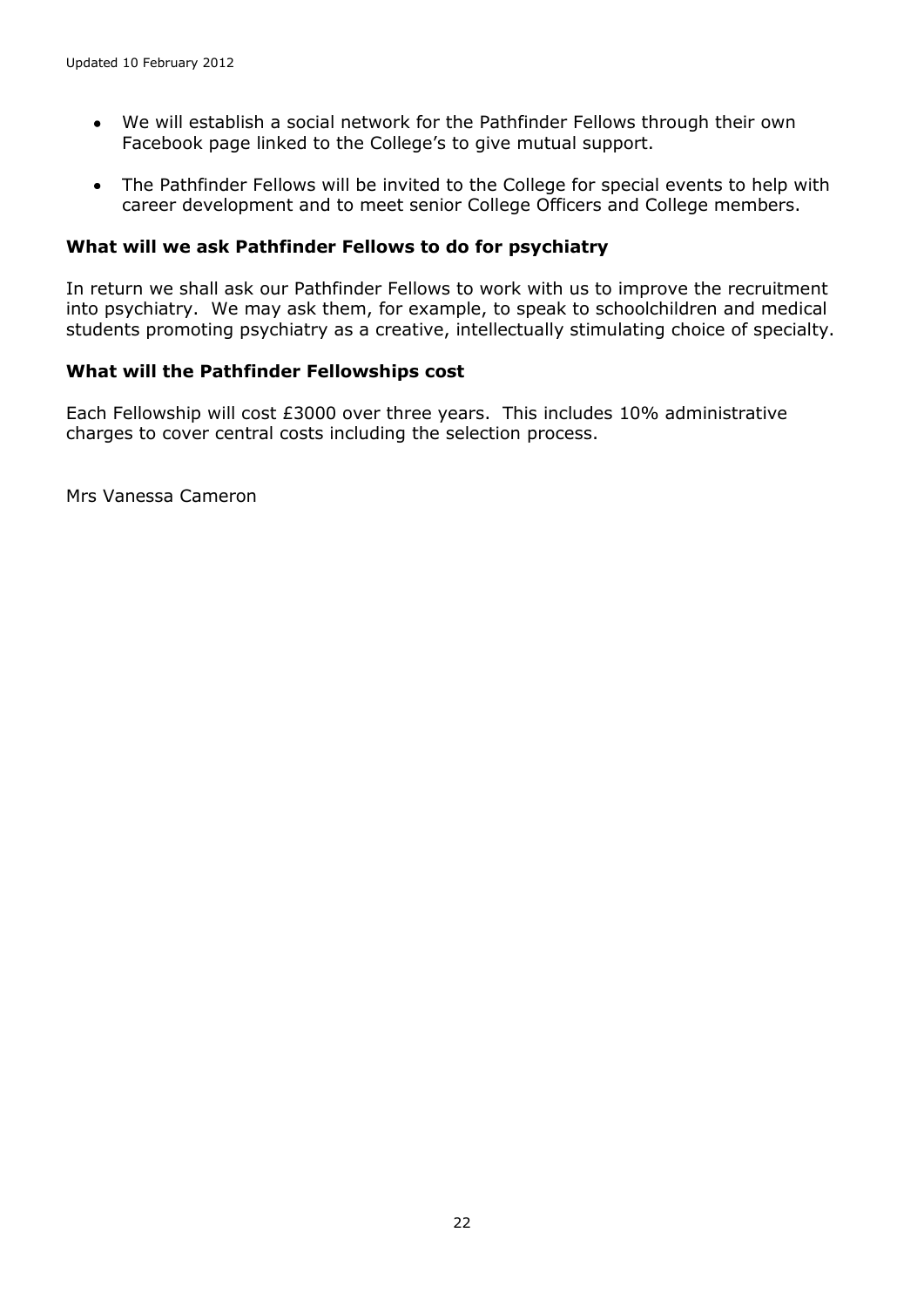## **Appendix VIII: Foundation Programme Tasters in Psychiatry**

## **Introduction**

Taster sessions are an accepted component of the Foundation Programme to allow FY doctors to explore career options before making an application for speciality training. National Recruitment to all specialities opens several months prior to August before the completion of FY2.

The timing of CT1 recruitment in psychiatry combined with a relatively small number of psychiatry placements in the Foundation Programme means that some doctors who wish to explore psychiatry as a career option have been unable to complete a FY psychiatry placement to inform an application for speciality training.

It may be possible for 5 days to be carried forward by FY1 doctors for taster sessions in the course of the 2 year Foundation Programme.

#### **Foundation School/Deanery**

A wide range of doctors will potentially be involved in PGME in psychiatry with psychiatry generally not having strong representation at TPD level within Foundation schools nationally. This presents a potential challenge in terms of the quality management and evaluation of any taster sessions in psychiatry. Ideally, there should be a single point of contact for taster sessions in psychiatry for each foundation school to ensure monitoring and evaluation of these placements occurs in a systematic way.

The named individual should have a well developed understanding of speciality training in psychiatry in addition to a good network of contacts within the foundation school and speciality school. This individual should be known to Foundation TPDs within a named deanery as well as the TPD faculty of the deanery speciality school of psychiatry. Information about the single point of contact needs to be widely disseminated throughout the trusts to all named clinical supervisors for FY doctors, and on the Foundation and Speciality school websites within each deanery.

#### **Placement**

Many FY doctors who wish to complete a taster session may have a limited understanding of the speciality and be unclear about what exactly may be available locally. The taster is for a maximum of 5 days.

The placements are often bespoke as FY doctors may have to take isolated days to accommodate shift working in their core placement or may wish to work across more than one clinical area in the course of the taster experience.

A face to face meeting with the FY doctor is probably the most appropriate way to agree the content of the taster sessions. This allows the consultant to explore the FY doctors' previous experience as an undergraduate, trainee's level of commitment to enter speciality training, areas of personal interest and to appraise the FY doctor of local opportunities that may be available. As a speciality our capacity to take the education and training of doctors seriously should be showcased at every stage of contact with potential trainees so this meeting is important.

Undergraduate exposure to specialist areas of clinical psychiatry is variable across medical schools. Active consideration of experiences in a taster session that will compliment prior undergraduate exposure or may allow the FY doctor a more in depth opportunity to revisit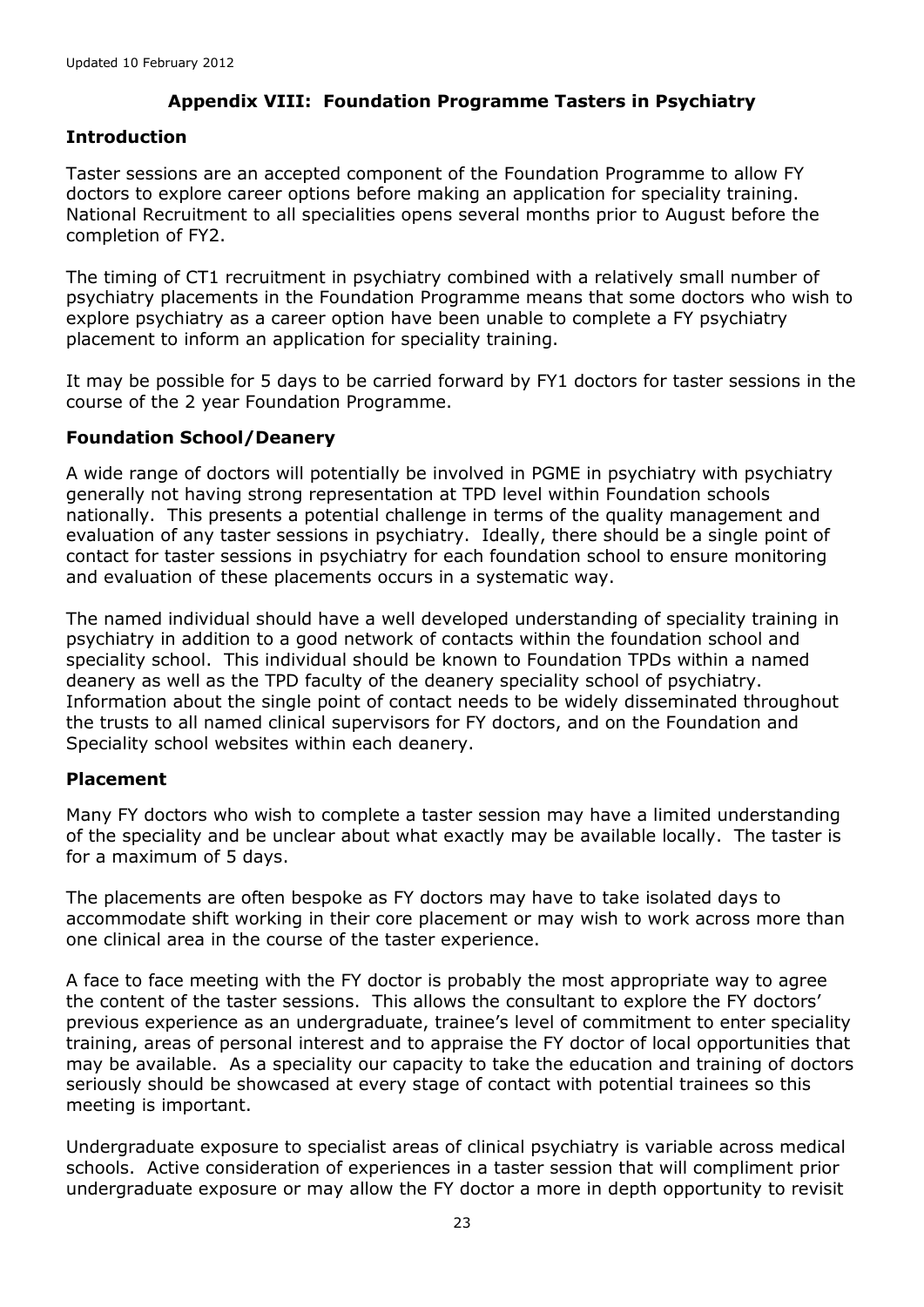a highly valued placement from medical school. It is important that local training strengths are maximised. The consultant involved must be able to suggest and foster innovative placements that can be constructed locally.

Many FY doctors will be keen to get exposure to academic psychiatry; a meeting with local academic trainees to discuss the integrated clinical academic training pathway may be useful.

Established training FY placements can also be utilised if this is appropriate. Remember the time available for the taster is very limited so utilise it well! Undergraduate exposure is often dominated by inpatient psychiatry in GAP placements so encourage the FY doctors to consider career opportunities across the 6 CCTs in psychiatry and to appreciate the interface between the speciality and general hospital and primary care, psychiatry and the criminal justice system and newer services like early intervention, Autism/ADHD, specialist eating disorders to name a few. Many FY doctors may appreciate an opportunity to shadow a senior trainee out of hours and attend a Mental Health Act assessment.

A suggested list of contacts for the taster can be agreed at the face to face meeting with the consultant facilitating the introductions to the taster supervisor(s) and HR. The rest of the organisation should be left to the trainee. As the FY doctor is likely to have a different employer if in a FY placement in an acute trust, there will be a need to inform HR in the named mental health trust who may wish to provide an honorary contract for the duration of the taster session and inform the DME.

It is crucial that inspiring and enthusiastic supervisors are identified for these placements. The deanery speciality school should have objective information about the quality of clinical supervisors and should be closely involved in the identification of appropriate supervisors for taster sessions. Identification of a committed speciality trainee to act as a' buddy' or mentor for the FY doctor during and after the placement should be considered to provide ongoing advice and support.

#### **Evaluation**

The named consultant responsible for arranging the taster should make contact with the FY doctor and taster supervisor(s) afterwards to obtain feedback for the purpose of quality management and improvement of the taster placements.

FY doctors will require evidence of completion of the taster sessions. The following are appropriate. These are only suggestions:

- Reflective account of placement with support of supervisor
- Placement report from supervisor with a template developed for this feedback to include attendance, aptitude, commitment to speciality and areas of future development. As a speciality we must aspire to select the brightest and best suited so these tasters must be professional
- Feedback from multi-disciplinary team members about FY doctor
- WPBA carried out during placement e.g. CBD, mini CEX

Appendix F of The UK Foundation Programme Reference Guide (2010), 'Embedded taster experiences template', also provides useful information on tasters. This can be downloaded at

[http://www.foundationprogramme.nhs.uk/index.asp?page=home/keydocs#c&rg.](http://www.foundationprogramme.nhs.uk/index.asp?page=home/keydocs#c&rg)

Dr Ann Boyle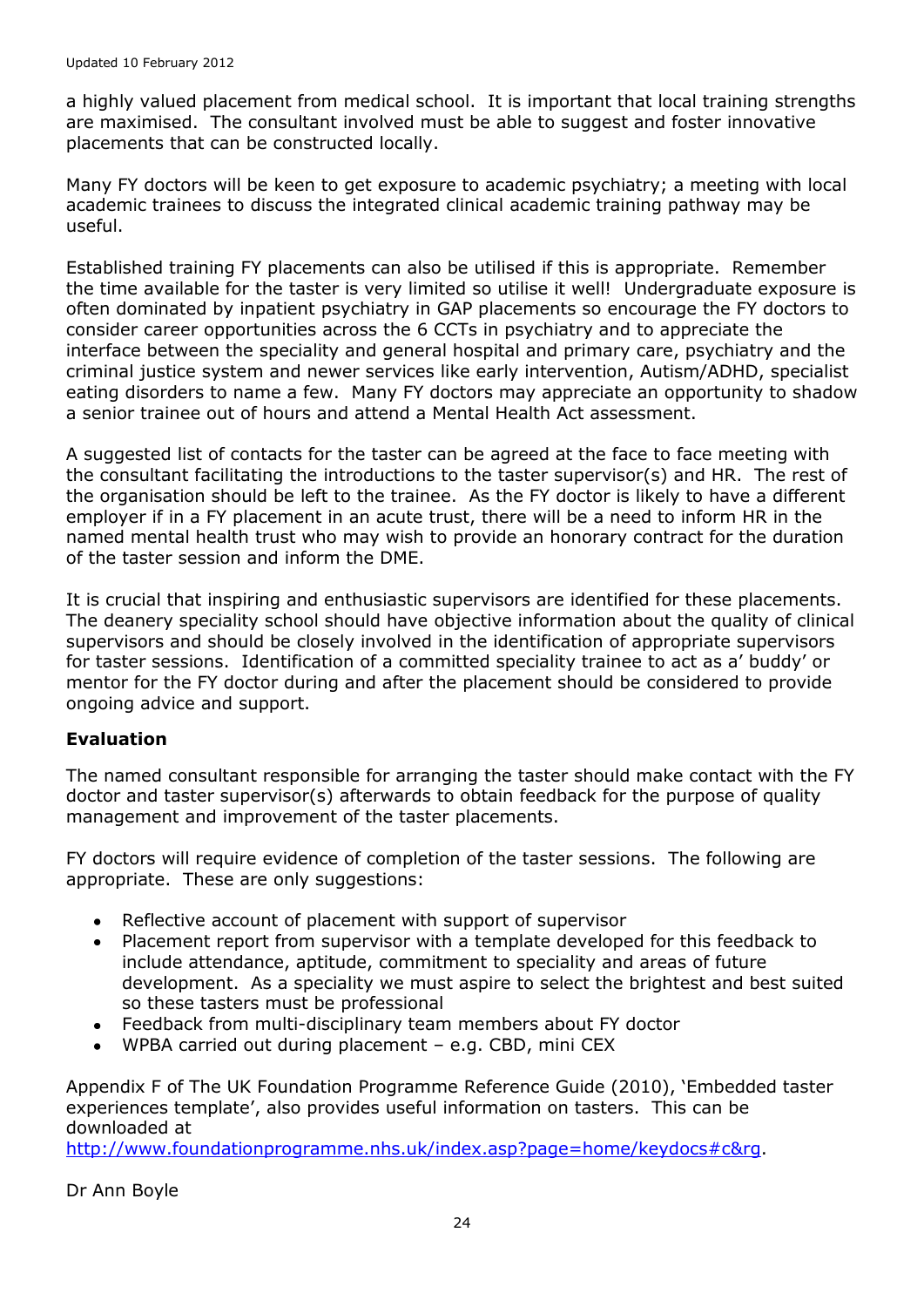## **Appendix IX: Service User and Patient Involvement in Psychiatric Education**

## **Rationale for involving patients in medical education:**

- Can't teach clinical medicine without them
- College expectations
- Policy frameworks and changing societal expectations of patient and doctor roles

## **Teaching Psychiatry: Service Users' role, and the value of their contribution:**

- Contextualising individuals who have mental health problems i.e. keeping humanity  $\bullet$ within professionalism. This includes seeing the individual person (not just the illness) and looking beyond the case study towards a more holistic psycho-social model of care
- Service user involvement can emphasise positive aspects of mental health, counterbalancing negative media constructions and helping to dispel myths, fears and fantasies about mental ill-health
- Involving service users in teaching can help students to recognise diversity including  $\bullet$ the range of ways in which people experience mental ill-health, and the diversity that can exist within a single diagnostic category
- Service user involvement can reinforce students' sense of the expertise they bring  $\bullet$ through their own experience
- Others have identified that service users can provide support for interviewing skills and giving feedback

#### **Implementation:**

- Formal presentations
- Demonstrations to small groups and acting as personal tutors
- Observers in assessing a student's interpersonal skills
- Involved with course planning and development  $\bullet$

#### **Potential pitfalls:**

- Patients are often the "experts of their own experience" and even their condition but  $\bullet$ many may be less familiar with other conditions
- May not be effective at imparting all the knowledge that students may need  $\bullet$
- May over focus on their own bugbears

#### **Potential attitudes and skills that can be the focus when involving service users are in teaching:**

#### Attitudes

- Interpersonal qualities such as caring, listening, spending time, being nonjudgemental
- Valuing and respecting patients, seeing the patient as a whole person, demonstration of non-stigmatising behaviour and non-stereotypical views of patients with mental illness
- Empathy and sympathy
- Conveying hope and a positive outcome
- Respect for diverse perspectives such as spirituality and homeopathy
- Accepting their limitations and valuing teamwork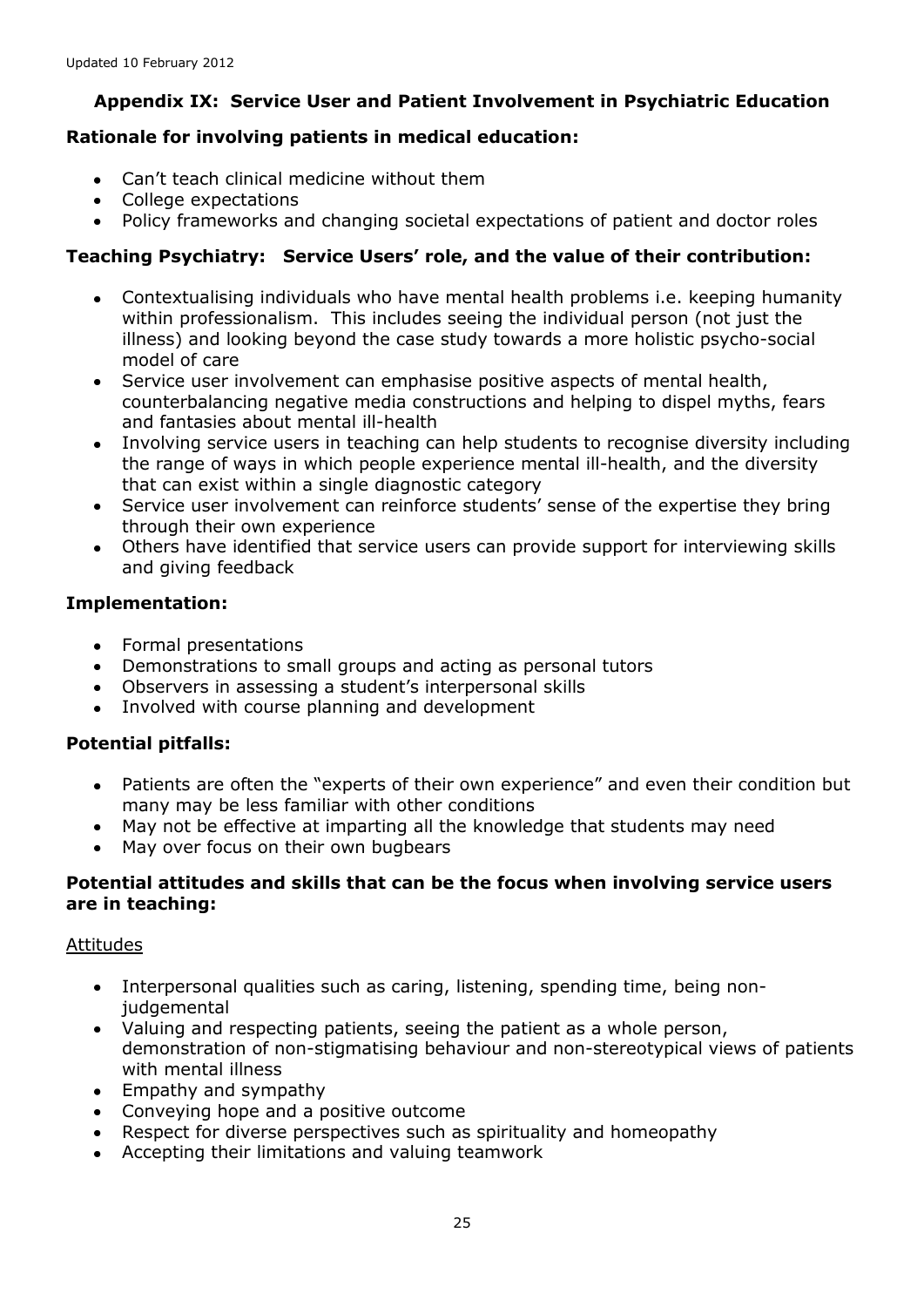#### Skills

- Effective at engaging patients and developing a partnership with them
- Good and effective communication skills
- Basic counselling skills; making an assessment and being able to diagnose and manage the problem in a way which is collaborative

#### **Impact of service user involvement in teaching:**

The impact in psychiatry has not yet been explored, although it is often noted that the vulnerability of patients and the dynamic nature of this needs recognition. Informing patients that their participation is only beneficial to the student's learning if patients are seen and respected as part of the teaching team is crucial to true non-exploitative fully informed.

#### **Potential difficulties:**

- Embarrassment and anxiety (Doshi et al, 2006; Benson et al, 2005)
- Involvement can be a negative experience if the old power differentials of the traditional patient/doctor relationship are upheld. If there is shared humanness and a sense of a level playing field, the experience can become a self affirming one that is beneficial to the journey of recovery and self discovery
- Reinforcement of feelings of ill health and continuation of a focus on their illness  $\bullet$
- Extra time expended
- Consent and confidentiality (also noted by Spencer et al, 2000)
- Potential distress caused by participation (e.g. from inexpert or insensitive students) as opposed to distress from the disorder itself (briefing and debriefing of service users by teachers should help to minimise adverse effects)
- Psychiatrists appropriately operate with clear boundaries between them and their patients. This is important in having a trusting relationship in a professional context. Having their patients as colleagues may blur some of these boundaries and present difficulties for both parties

#### **Who to involve?**

Ensure that service user involvement involves all types of service users not just those that are not vocal or politically powerful. It is important that students do not use the experience of diverse groups in a stereotypical way; for example, the experience of one Indian patient with depression is not representative of other Indians with depression.

#### **Where?**

The move away from hospitalised care has often led to a lack of access to patients who are no longer "captive" on wards where participation was often welcomed if only to relieve boredom. People with illness in the community may be less inclined to participate as they may have other priorities in their lives.

#### **When?**

There is no reason why service user involvement cannot begin early on in medical student careers and continue throughout. Early contact may be helpful in understanding that illness should not be seen as a defining feature of an individual.

Professor Nisha Dogra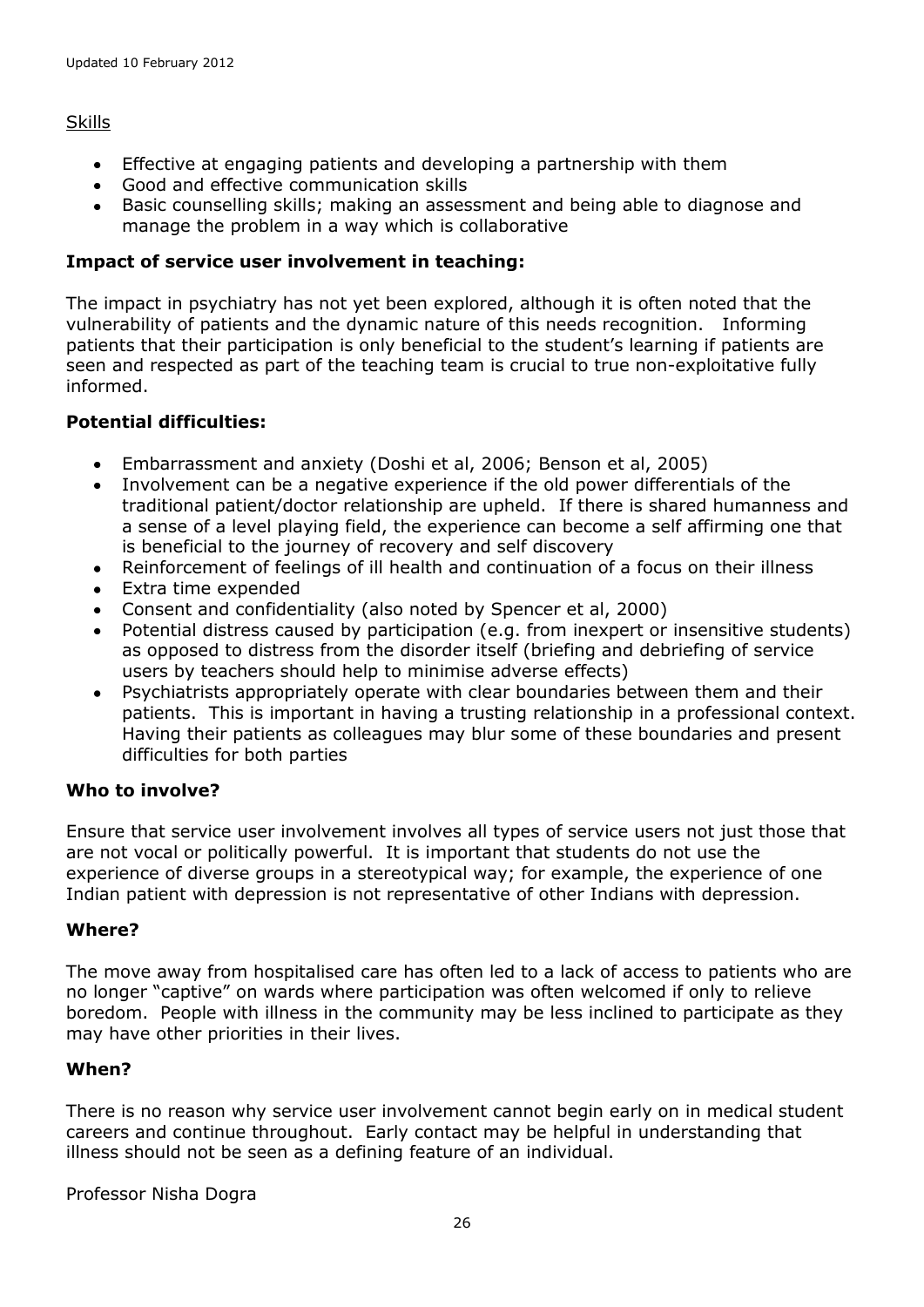## **Appendix X: Intercalated Degree in Psychological Medicine**

Traditionally Intercalating was taken in between pre-clinical and clinical years, with basic science subjects of Anatomy, Biochemistry and Pathology being the norm. The History of Medicine was one of the few alternatives on offer. With the introduction of integrated teaching and the increase in student numbers, a wider range of subjects including those in clinical areas have developed. Lists of subjects on offer can range from aerospace physiology to human genetics and psychological medicine. One example is the Birmingham Intercalated Degree in Psychological Medicine. This was designed to offer students a unique opportunity to study in depth subjects with real relevance to clinical psychiatry, but in a way that enables students to explore areas of particular interest in a self-directed manner. Psychological Medicine sits alongside other BMedSc degrees in Public Health, History of Medicine, Ethics and Law and International Health within the intercalation option strand of "Medicine in Society". The course integrates the scientific disciplines of psychology and psychiatry and combines science and humanities by an exploration of how psychopathology is portrayed in the arts.

#### **Template for a BMedSc course**

On completion of the programme students should have knowledge and understanding of:

- $\bullet$ Commonly used research methods and data analysis techniques within health and medicine
- Legal and ethical frameworks of medical research
- The neurobiological basis of processes of the mind and behaviour
- The neurobiological basis of mental illnesses
- The portrayal of psychiatry and psychopathology in the arts
- The value of fictional narratives, poetry, biography, letters, and journals in medical education

#### **Module Content in Detail**

Semester One

- **Quantitative and Qualitative Research Methods**; This module covers a range of  $\bullet$ research methods, teaching drawing also on a range of disciplines including epidemiology, psychology and the social sciences to provide students with a 'toolbox' of methods
- **Neurobiology of Psychological Processes Module**; Building upon their core  $\bullet$ knowledge of psychology and the neurosciences, students explore topics such as perception, emotion, aggression, sex, sleep, learning, memory, and language
- **Neurobiology of Mental Illness Module**; The structure of teaching covers areas purposely distinct from syndromal diagnosis and treatment such as will be covered by students in their clinical psychiatry placement. Topics include areas such as auditory hallucinations, language disorders, dementias, and delusions
- **Psychiatry and Psychopathology in the Arts Module;** This module introduces students to the field of Medical Humanities. Students explore topics such as the description of psychopathology in autobiographical narratives; the representation of madness in fictional narrative and feature films; and the value of poetry, biography, letters, and journals in medical education. Teaching is expert led and discussion based

The semester is designed and timetabled to include "themed weeks", thus the teaching delivered in the Neurobiology of Psychological Processes, Neurobiology of Mental Illness and Psychiatry and Psychopathology in the Arts come together as a cohesive whole, allowing the student to integrate understanding of the normal process, how our knowledge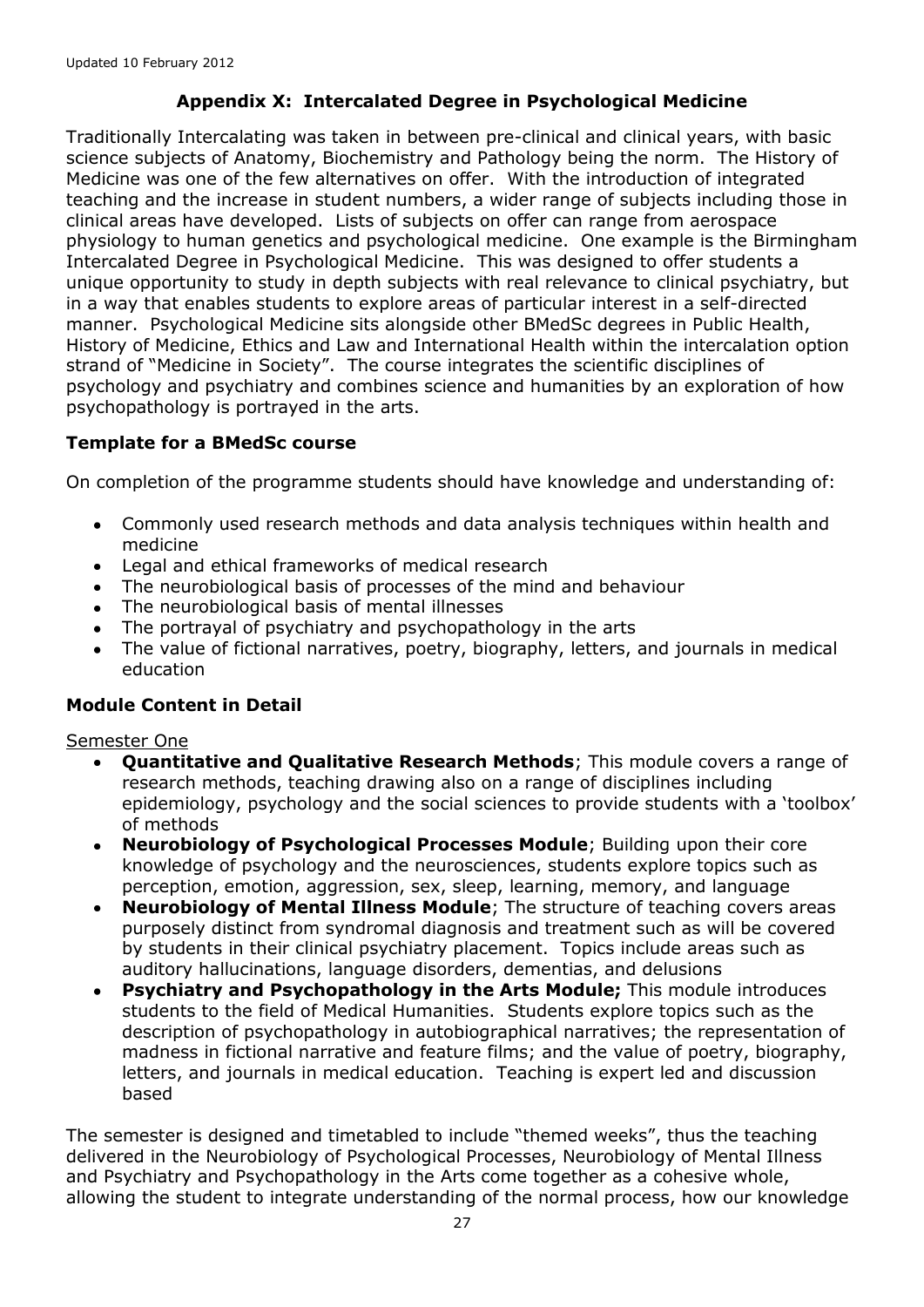of these process underpins advances in the understanding of mental illness and the portrayal of illness in the arts and media.

As an example, week three involves three two hour small group sessions:

- Neurobiology of Psychological Process: Auditory Perception
- Neurobiology of Mental Illness: Auditory Hallucinations
- Psychiatry and the Arts: Text from Daniel Schreber's Memoirs of My Nervous Illness

#### Assessment:

Students are assessed by a self-directed 2000-word essay in each module. Examples of topics include the neurocognitive basis of love, attachment and creativity, the biological mechanisms behind OCD or functional MRI scanning in auditory hallucinations and the portrayal of madness in Jayne Eyre or the portrayal of mental illness in film.

#### Semester Two

A Research Project spans the full year, but with the main bulk occurring in semester two. It provides students with first-hand experience of undertaking research from conception to presentation of findings. All students have a nominated supervisor and individually tailored support through all aspects of their research. Projects undertaken can be quantitative or qualitative in nature and conducted within the UK or abroad. Students design their research and obtain necessary approvals in Semester One and conduct data collection and analysis in Semester Two. Examples of recent research projects:

- The influence of parental values and practices on the presence of coprolalia in Tourette syndrome
- The determinants and patterns of self-harm behaviours in individuals who belong to internet-based self-harm forums
- Screening for ADHD in children with learning disabilities using Conners' rating scales

#### Assessment:

Assessment of the research project includes an oral presentation of the research plan, written protocol, poster presentation of findings and a dissertation or journal paper style submission.

#### **Challenges faced within the course delivery**

Running any degree course has within it inherent difficulties. A few points should be regularly provide challenges including:

- **Timetabling**; Whilst this challenge is readily identifiable by all, our unique aspect of  $\bullet$ delivering themed weeks makes early organisation of timetabling extremely important
- **Identifying and securing the commitment of experts** able to lead didactic and  $\bullet$ small group teaching on a regular basis, with the fixed time commitments mentioned above. Subject matters such as the Neurobiology of Paraphillias or Human Sexuality require real commitment in time and preparation from University and NHS staff with other competing interests.
- **The availability of research supervisors** able and willing to commit to the time  $\bullet$ needed for adequate supervision. In addition difficulties obtaining Ethical Approval for student projects is an ongoing challenge requiring a degree of forward planning. This does however provide students with "real world" experience of research.

Dr Rachel Upthegrove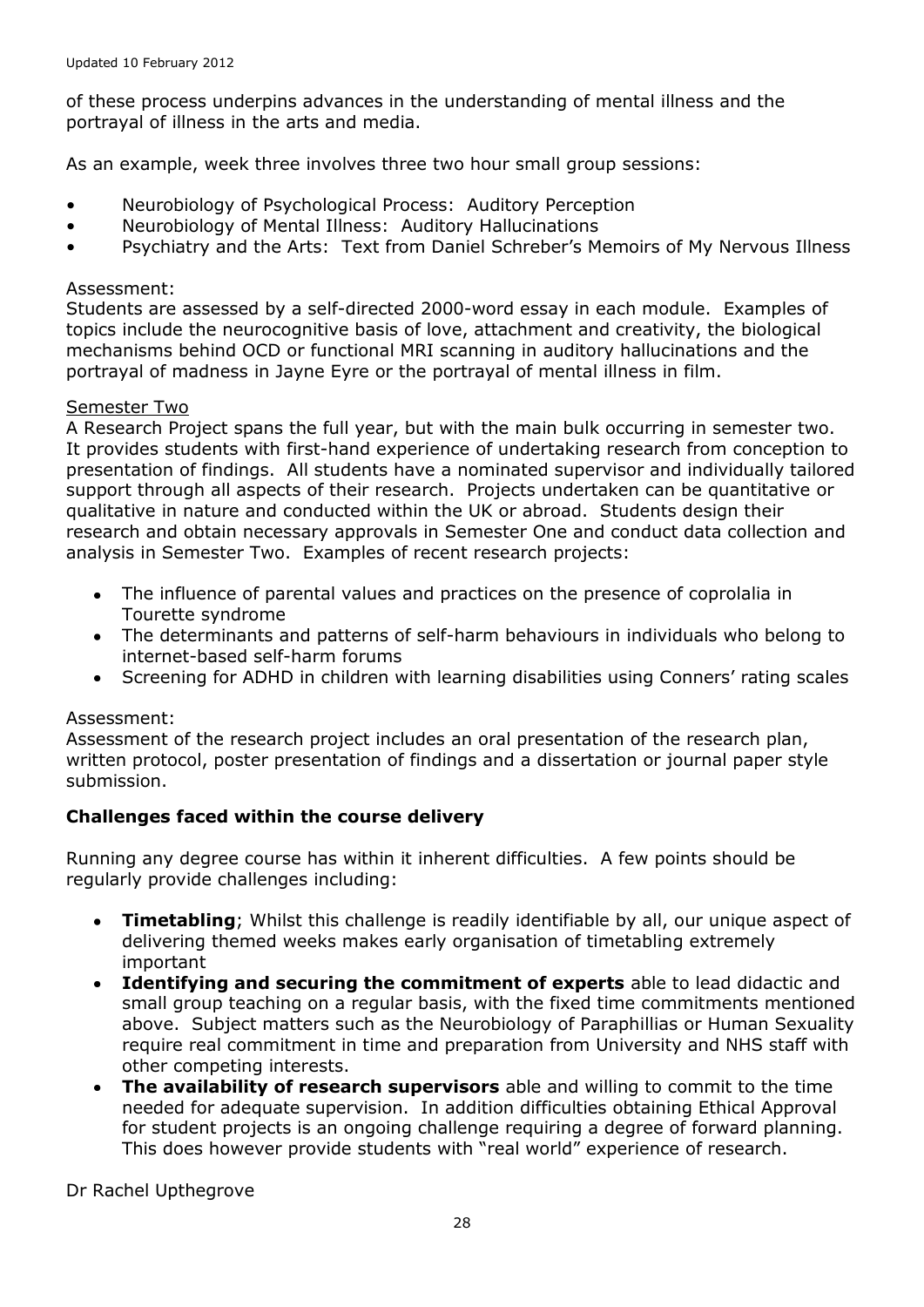## **Appendix XI: Supporting a Medical School Psychiatry Society**

The initiative to encourage medical school psychiatry societies, led by the PTC, has been very successful, with most UK universities now having such a society. While the emphasis is on the medical students to set up and run these societies, input from junior doctors and consultants in psychiatry has been much valued by students in terms of signposting and general support. The following guide aims to inform psychiatrists about how they can support a new society being set up in their area, or how they can support one that already exists.

#### **Starting a society**

As a first step this will require a motivated medical student or group of students to lead the project. This could be encouraged by emailing the students with a request for anyone who is interested, or it could be something to mention during the teaching programme on a psychiatry attachment – for example by talking about it at the start to raise some interest, and then offering some more specific information at the end of the attachment. Some universities such as Southampton have a system of appointing psychiatry 'Fellows' from the medical student body, who are then the obvious choice to lead the society. The students starting the society will need to have regular meetings. In general it has been helpful for them to have one junior doctor who is closely involved in supporting the society, who attends these meetings and helps with signposting and contacting consultants. Often the junior doctor has been one of the local PTC reps, but any interested trainee with enough spare time to attend the society meetings and events could do this. It is helpful for the students to establish what they feel should be the aims of their society at the start.

#### **Practicalities**

There are usually some specific requirements to starting a student society, relating to finance and University regulations. If students need specific advice on any of these, it can be found via their Student Union. Some funding for societies is usually available from Universities, and in some areas University psychiatry departments have offered funding. One particular factor for supporting psychiatrists to bear in mind is the handover from one year's society committee to the next year, as this is an area where there can be continuity problems. It is helpful to suggest that the new committee is elected well in advance of when they will be taking over, so that electives and finals do not mean that the momentum of the society is lost.

#### **Events**

One of the main activities for psychiatry societies has been to organise events. These can vary from academic lectures from local experts, to more informal careers 'speed dating' events, to social occasions such as a meal out. For all of these events the participation and attendance of local psychiatrists is something that the students really appreciate.

#### **Social Media**

The current generation of medical students is obviously very familiar with social networking sites such as Facebook, and this is the primary source of communication for many societies. Psychiatrists may need to consider their own involvement in this area carefully, as sites such as Facebook will require users to sign up before they can look at pages or send messages. The BMA has recently produced a helpful guide called 'Using social media: practical and ethical guidance for doctors and medical students', which may be helpful in giving further information.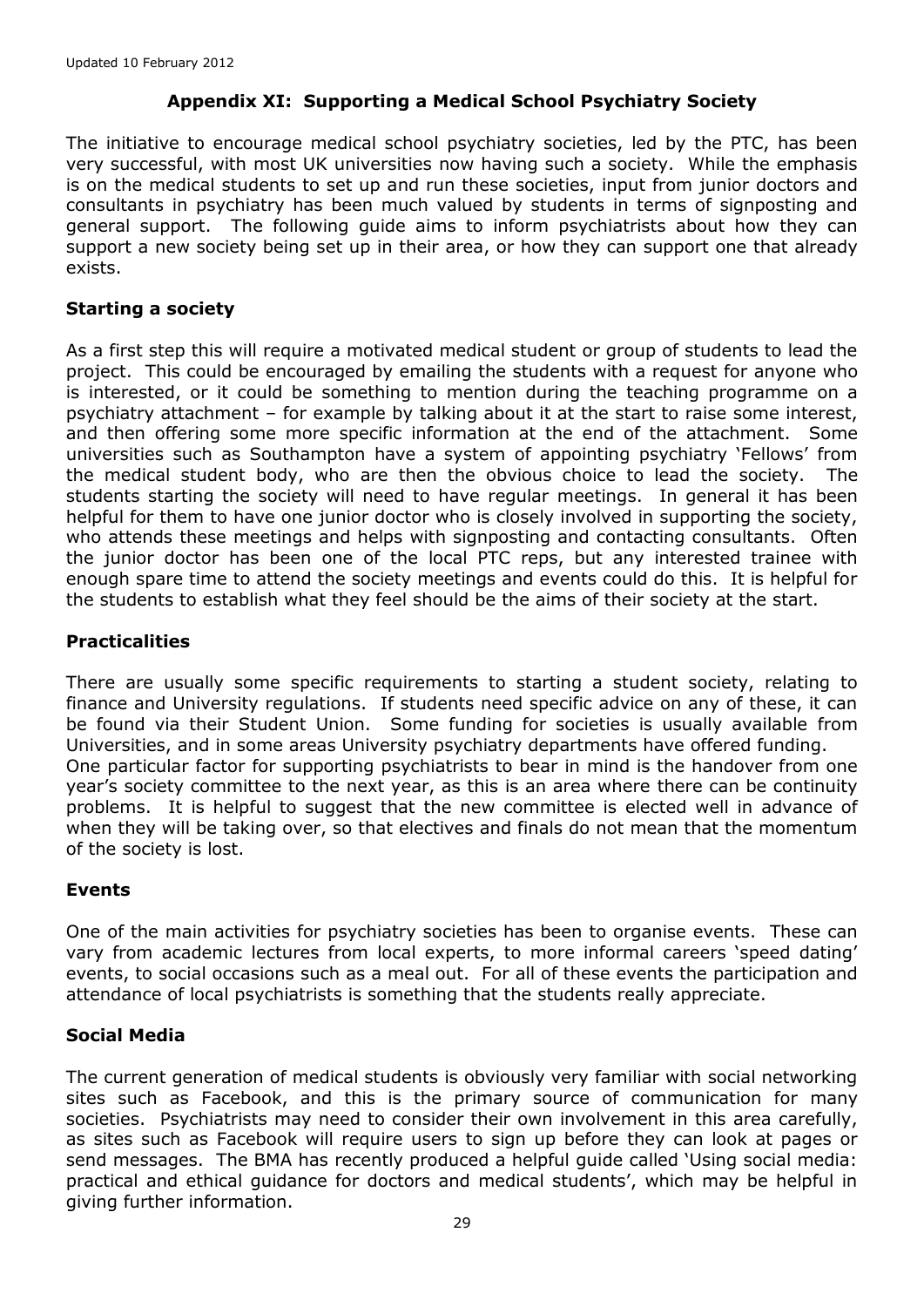#### **Sources of support**

There are many external sources of support if local societies need more advice. The local PTC representatives would be a good option, and can be contacted via the PTC pages on the College website. There are medical student representatives on the PTC, who coordinate a list of medical school psychiatry societies contact details, and use these to share information on successful events and other initiatives. They also organise a yearly conference for medical school societies. The summer schools in psychiatry offered by some areas have been very successful, and have offered a useful setting for students and psychiatrists to network and share ideas. Looking at the websites of other psychiatry societies may offer some guidance and ideas.

#### **Finally…**

Those of us who have been involved with medical school psychiatry societies have found it an enjoyable and worthwhile experience, which has widened student interest in psychiatry. We hope in the longer term it will benefit recruitment, and would thoroughly recommend this strategy to anyone interested in this area.

Dr Larissa Ryan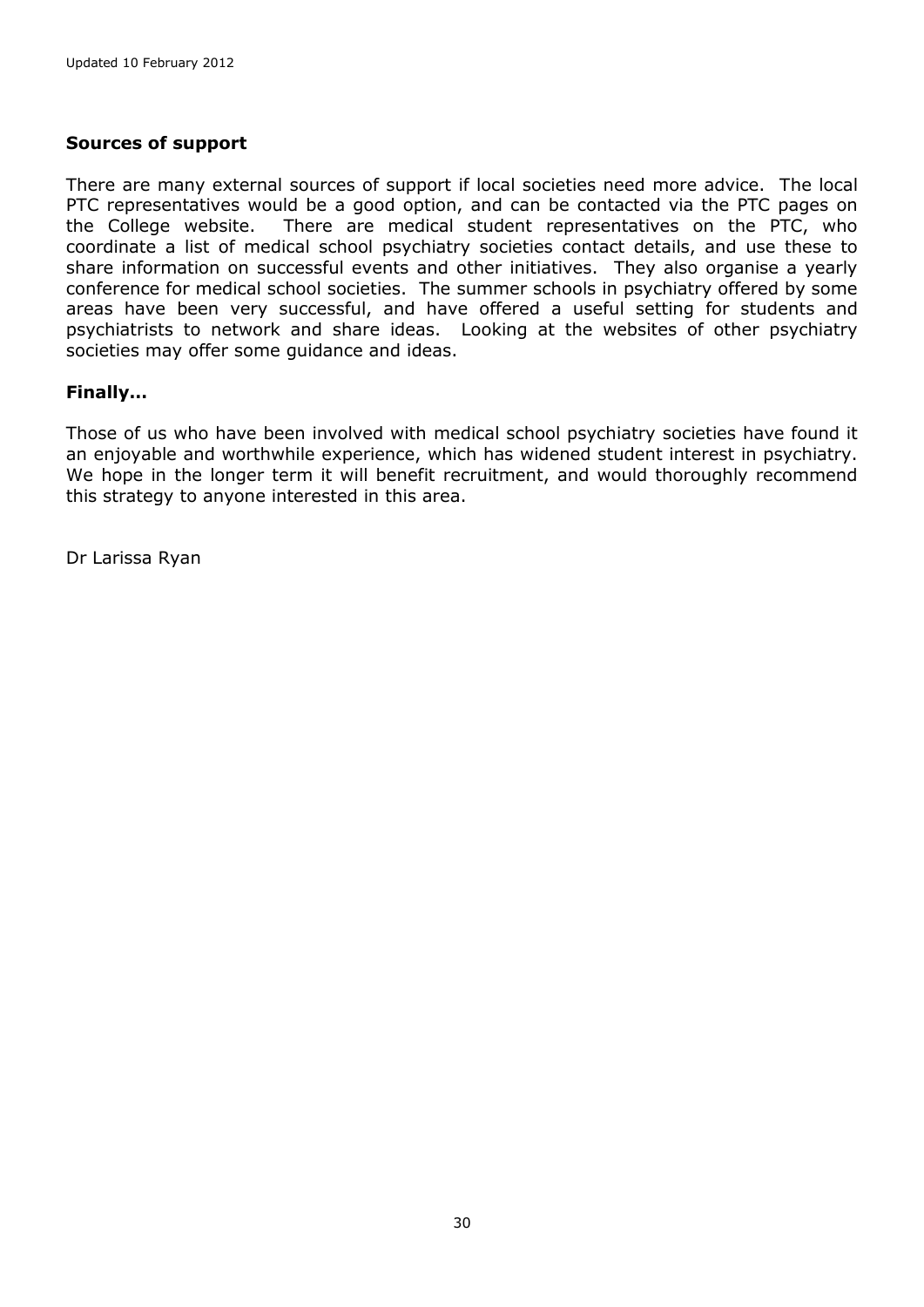## **Appendix XII: Psychotherapy Experience for Medical Students**

In order to learn about the doctor patient relationship and to improve their empathic skills( Yakeley et al 2011), at University College London first year clinical medical students are offered the possibility of either seeing a carefully selected outpatient for once weekly psychodynamic psychotherapy for a year or of participating in a once weekly 10-12 session Student Balint Discussion Group in the Camden Psychodynamic Psychotherapy Service(Camden and Islington NHS Foundation Trust) ,as part of a Final year SSC(Student Selected Component) .Both schemes are very popular with the students and are financed by the medical school SIFT money generated by this teaching.

UCL Student Psychotherapy Scheme. (SPS)

This has now been running for over 50 years and the 10-15 students per year who see a patient, are carefully selected after an interview to assess their motivation and sensitivity (following an introductory lecture given at the beginning of the autumn term). They receive weekly supervision and tutorials in small groups from a senior medical psychotherapist and initially learn about psychotherapy by hearing the case reports of senior students in the group who already have patients. The patients are carefully selected and have mild emotional disorders or psychological reactions to physical illness or mild somatizations and have agreed to see a medical student as an introduction to psychodynamic psychotherapy( with the possibility of receiving further long term therapy in our department at the end of their treatment). At the end of treatment the student is expected to write a full summary of his or her work.

 This experience allows students to learn how to listen to their patients, to develop professional boundaries, to appreciate the value of continuity of care and the importance of understanding patients' dependency needs. Students report that participating in the scheme, made it easier for them to discuss embarrassing topics with their patients and to deal with death and dying . Our own retrospective study of students with matched controls, suggests that participation in our scheme influenced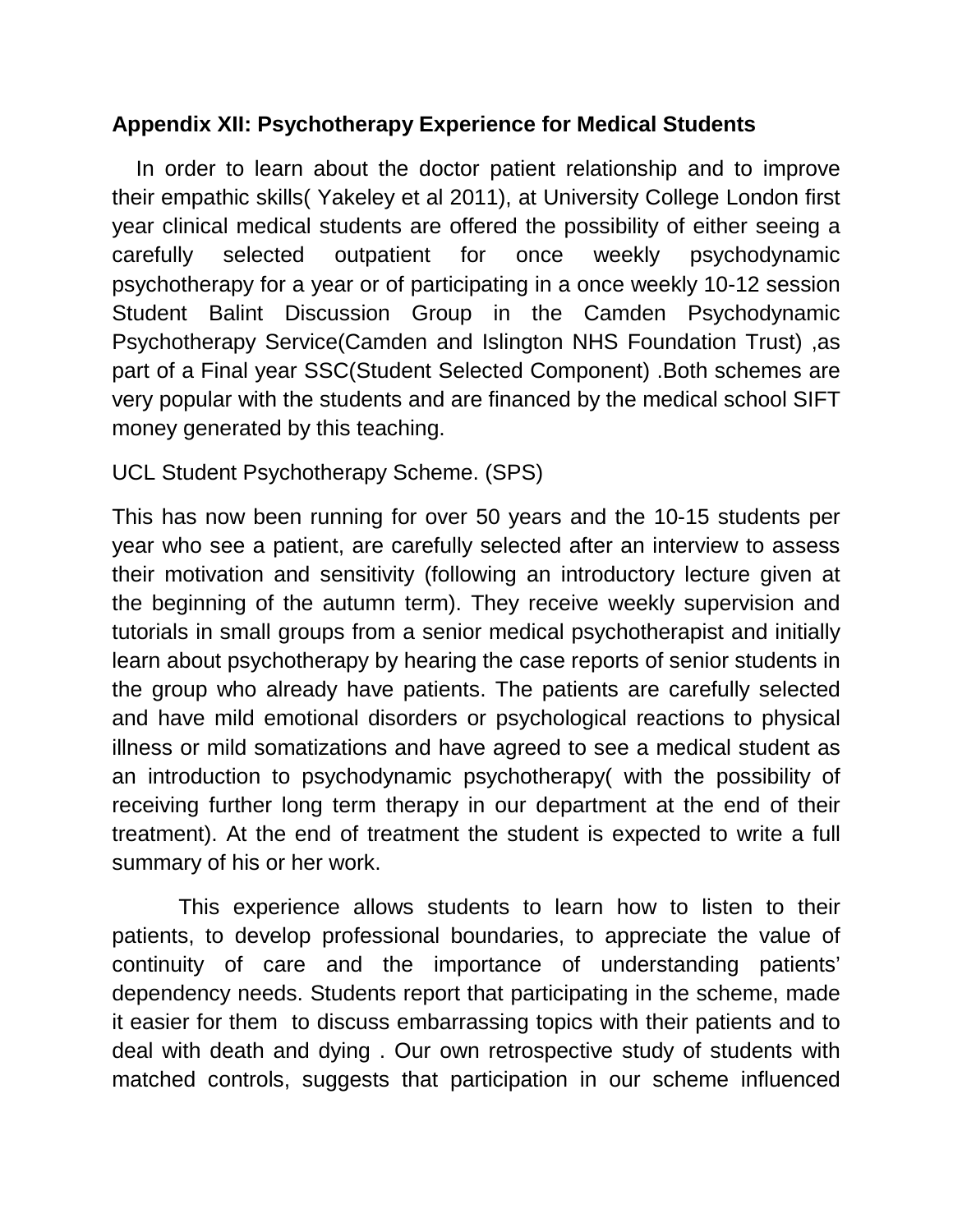students, who had not planned on doing psychiatry before joining our scheme, to choose psychiatry as a career (Yakeley et al 2004) The scheme has been copied at Kings College Imperial College, London, Bristol and in Heidelberg, Germany, Lausanne, Switzerland and in a modified form at St Georges Hospital, London and Toronto, Canada.

UCL Student Balint Discussion Groups

These were originally started in our department by Michael Balint in the 1960s and were then reintroduced in a modified form in 2004(Shoenberg and Suckling 2004) as a 10-12 session discussion group for first year clinical students to talk about emotional aspects of their work with patients. The groups last for one and a half hours and are led by a senior medical psychotherapist together with a qualified Balint leader from General Practice. Students are told about the groups at the same lecture when the Student Psychotherapy Scheme is introduced and are also interviewed prior to joining so as to prepare them for this experience in which they are invited to speak without notes about a patient they have got to know who has in some way stayed in their mind. These groups allow many more students to participate in psychotherapy teaching than the SPS, with up to 80 students participating in 8 separate groups each year in the Spring or Summer terms. The groups are followed by a seminar on Attachment and the Doctor Patient Relationship and students are expected to write a 3000 word essay on their discussion of a particular patient in the group. These groups are very supportive to the students who are seeing very sick and dying people regularly for the first time and who find they help them to reflect on their emotional experiences with patients. This scheme has also been developed in Italy Germany Austria, Switzerland, Finland, the USA, South America, Australia and South Africa.

References:

Shoenberg P, Suckling H. A Balint Group for Medical Students at the Royal Free and University College School of Medicine .*Journal of the Balint Society* 2004;**32**:20-23.